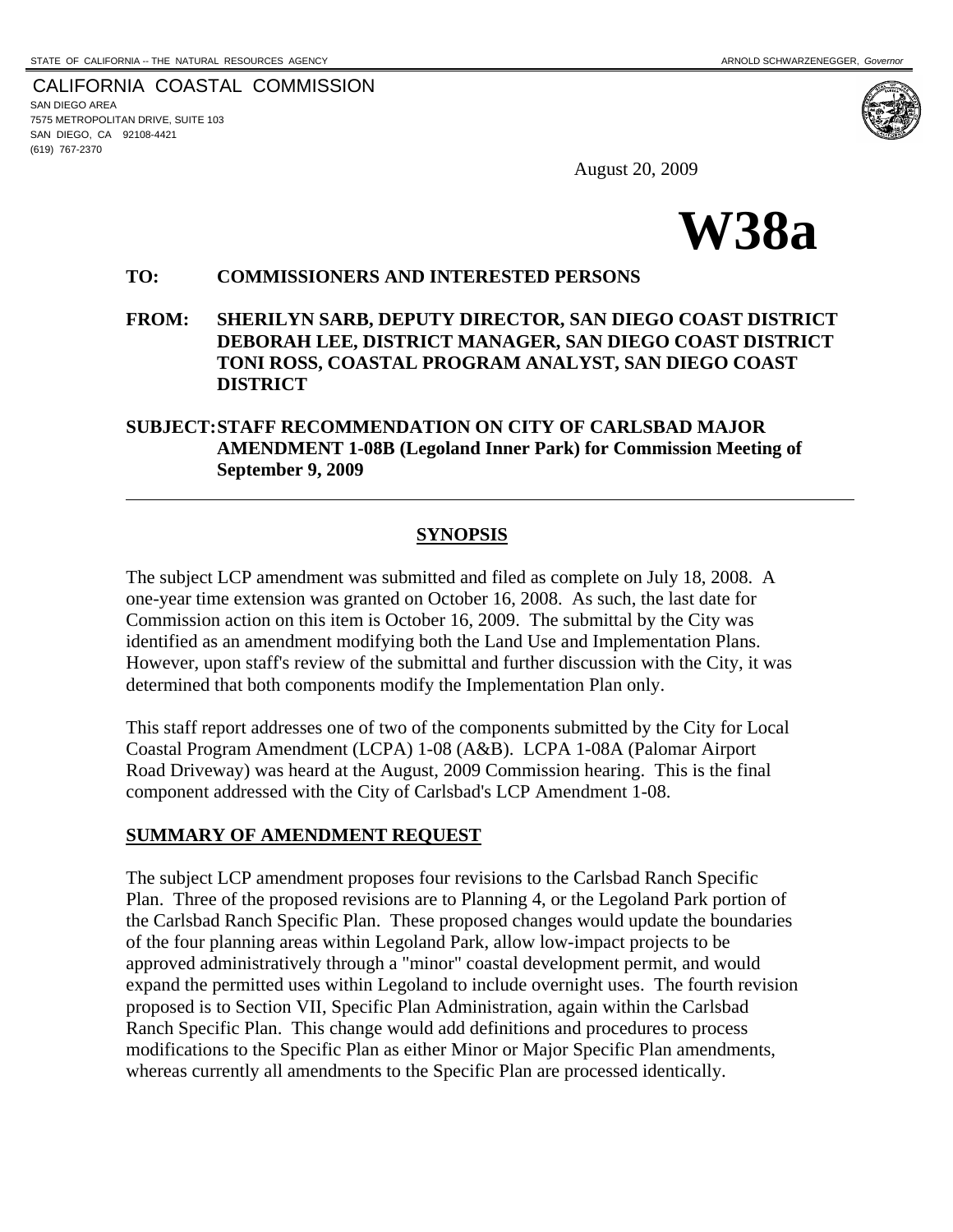#### **SUMMARY OF STAFF RECOMMENDATION**

Staff is recommending first denial of the proposed Implementation Plan amendment and then approval with two suggested modifications. As submitted by the City, the proposed amendment would allow minor changes to the Specific Plan to be approved by the Planning Director and without review by the Coastal Commission. Because the Carlsbad Ranch Specific Plan is a certified component of the City's Implementation Plan, any revisions to the Specific Plan without review and certification by the Coastal Commission would be inconsistent with the Coastal Act. The City has expressed that the primary intention of the Minor Specific Plan Amendment was most closely associated with the fees required for such amendments. The modifications proposed by staff would allow for a reduction in fees for minor specific plan amendments, but would not allow any amendment to the Specific Plan to be approved administratively.

The appropriate resolutions and motions begin on Page 4. The suggested modifications begin on Page 5. The findings for denial of the Implementation Plan Amendment as submitted begin on Page 7. The findings for approval of the plan, if modified, begin on Page 11.

## **ADDITIONAL INFORMATION**

l

Further information on the City of Carlsbad LCP Amendment 1-08B may be obtained from Toni Ross, Coastal Planner, at (619) 767-2370.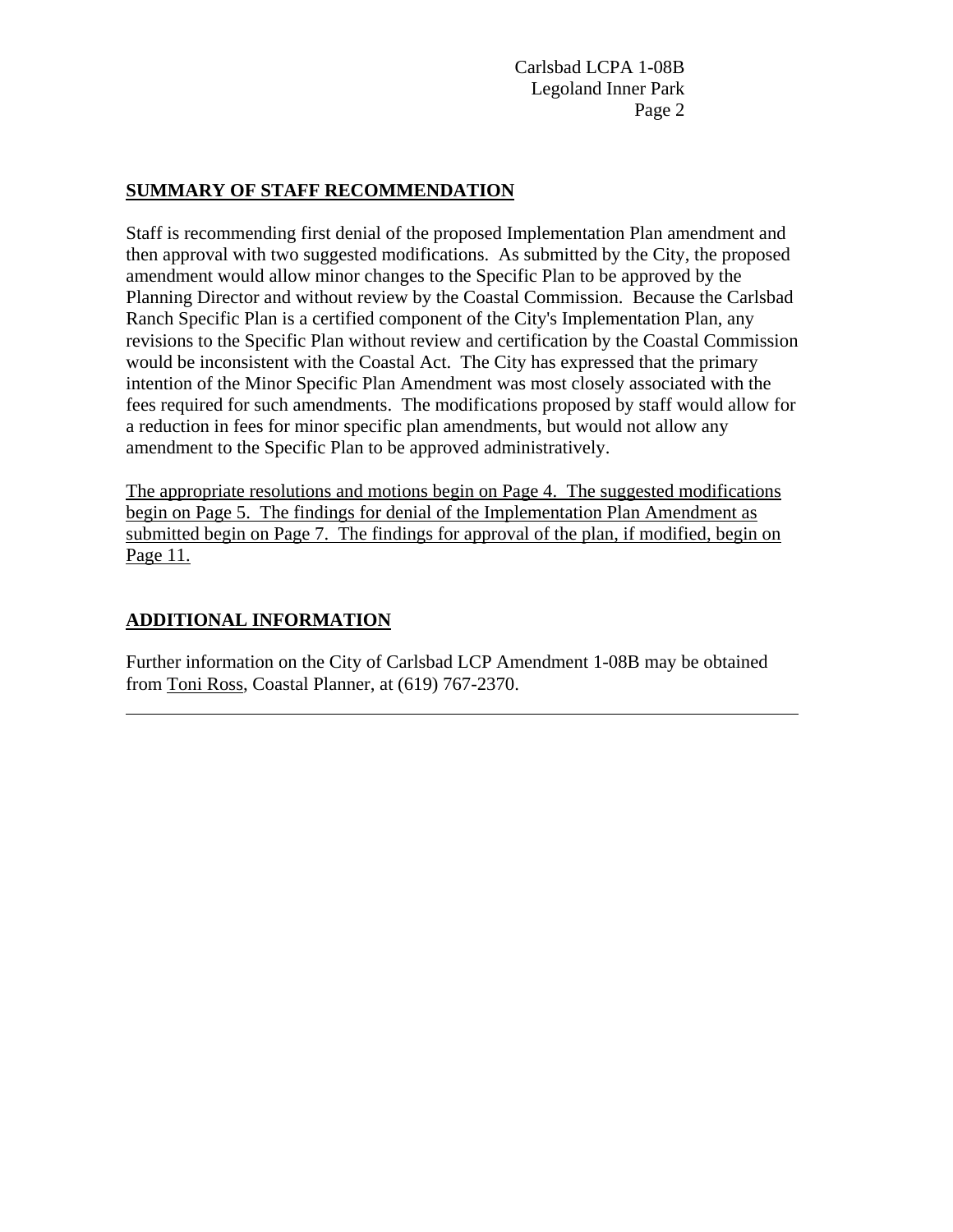### **PART I. OVERVIEW**

## **A. BACKGROUND**

The City of Carlsbad's certified LCP contains six geographic segments as follows: Agua Hedionda, Mello I, Mello II, West Batiquitos Lagoon/Sammis Properties, East Batiquitos Lagoon/Hunt Properties, and Village Redevelopment. Pursuant to Sections 30170(f) and 30171 of the Public Resources Code, the Coastal Commission prepared and approved two portions of the LCP, the Mello I and II segments in 1980 and 1981, respectively. The West Batiquitos Lagoon/ Sammis Properties segment was certified in 1985. The East Batiquitos Lagoon/Hunt Properties segment was certified in 1988. The Village Redevelopment Area LCP was certified in 1988; the City has been issuing coastal development permits there since that time. On October 21, 1997, the City assumed permit jurisdiction and has been issuing coastal development permits for all segments except Agua Hedionda. The Agua Hedionda Lagoon LCP segment is a deferred certification area until an implementation plan for that segment is certified. This LCP amendment affects both the Mello II and the West Batiquitos/Sammis Properties Segments of the City's coastal zone.

The Mello II Segment Land Use Plan and Implementation Plan were approved in 1981. The Mello II Segment is comprised of 5,500 acres, or approximately 75% of the City. Unresolved issues remained for the segment regarding preservation of agricultural lands, and protection of steep sensitive slopes. Multiple additional amendments were brought forward; and with the incorporation of the Carlsbad Ranch Specific Plan, the City's LCP was certified by the Commission, and the City obtained permit authority in 1996.

Carlsbad Ranch is comprised of 423.5 acres located on the north side of Palomar Airport Road, within the Mello II Segment of the City. Historically, this land was used for agriculture. The Carlsbad Ranch Specific Plan was originally approved by the Commission in 1993. In 1996, the City brought forward an amendment to include additional uses within the Carlsbad Ranch area to allow the development of office, research and development, related light manufacturing, commercial, hotel/timeshare, destination resort, golf course, agriculture, a vocational school, and Legoland.

At the August, 2009 hearing, the Commission approved the second amendment to the Carlsbad Ranch Specific Plan. LCP Amendment 1-08A included changes to the language and the associated map of the Flower Fields to show a second (ingress only) access from Palomar Airport Road. The subject LCP amendment will be the third amendment to the Carlsbad Ranch Specific Plan.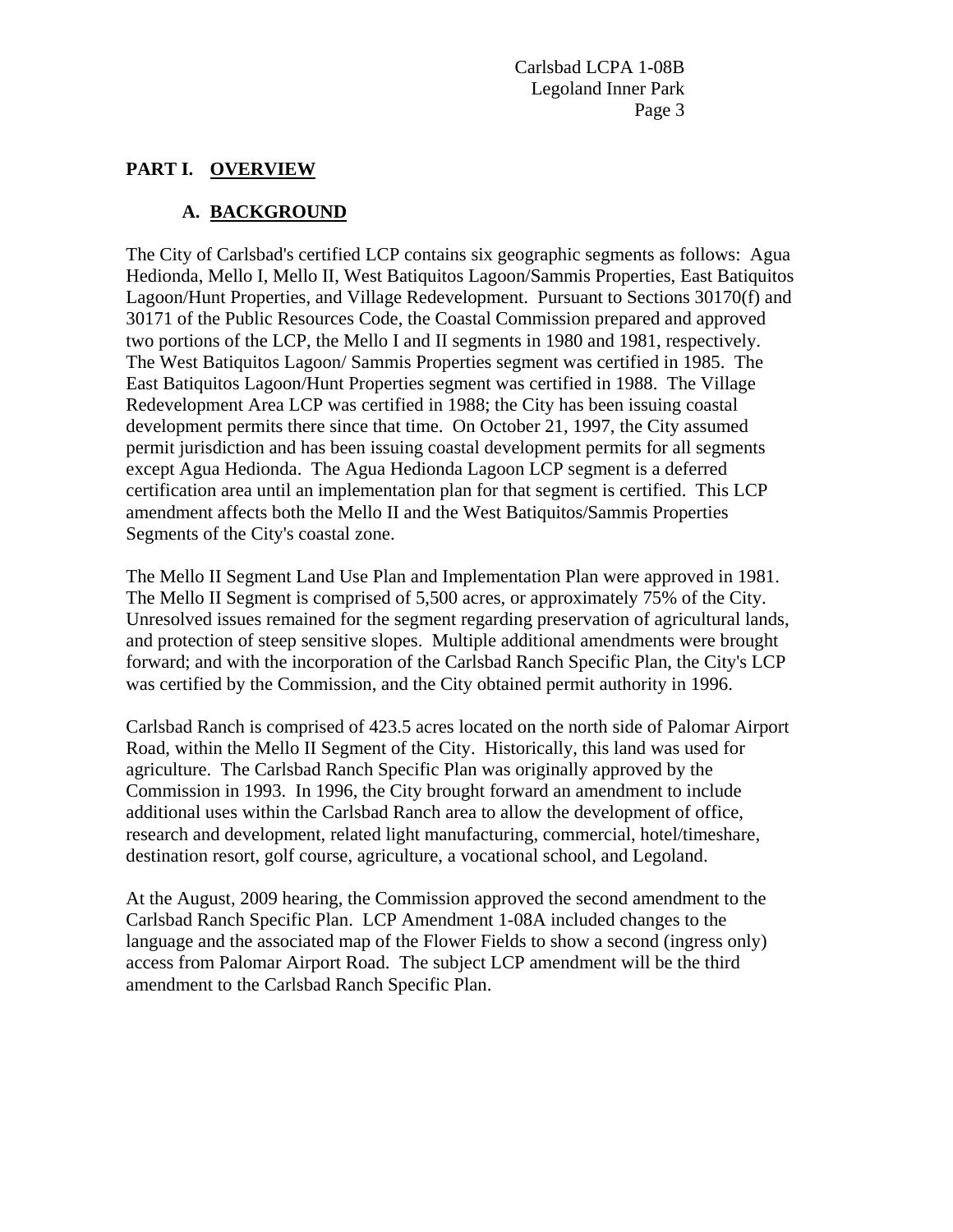# **B. STANDARD OF REVIEW**

Pursuant to Section 30513 of the Coastal Act, the Commission may only reject zoning ordinances or other implementing actions, as well as their amendments, on the grounds that they do not conform with, or are inadequate to carry out, the provisions of the certified land use plan. The Commission shall take action by a majority vote of the Commissioners present.

# **C. PUBLIC PARTICIPATION**

The City has held Planning Commission and City Council meetings with regard to the subject amendment request. All of those local hearings were duly noticed to the public. Notice of the subject amendment has been distributed to all known interested parties.

# **PART II. LOCAL COASTAL PROGRAM SUBMITTAL - RESOLUTIONS**

Following a public hearing, staff recommends the Commission adopt the following resolutions and findings. The appropriate motion to introduce the resolution and a staff recommendation are provided just prior to each resolution.

## **I. MOTION I:** *I move that the Commission reject the Implementation Program Amendment for the City of Carlsbad LCP Amendment No. 1-08B as submitted.*

# **STAFF RECOMMENDATION OF REJECTION:**

Staff recommends a **YES** vote. Passage of this motion will result in rejection of Implementation Program and the adoption of the following resolution and findings. The motion passes only by an affirmative vote of a majority of the Commissioners present.

## **RESOLUTION TO DENY CERTIFICATION OF THE IMPLEMENTATION PROGRAM AS SUBMITTED:**

The Commission hereby denies certification of the Implementation Program Amendment submitted for the City of Carlsbad and adopts the findings set forth below on grounds that the Implementation Program as submitted does not conform with, and is inadequate to carry out, the provisions of the certified Land Use Plan Certification of the Implementation Program would not meet the requirements of the California Environmental Quality Act as there are feasible alternatives and mitigation measures that would substantially lessen the significant adverse impacts on the environment that will result from certification of the Implementation Program as submitted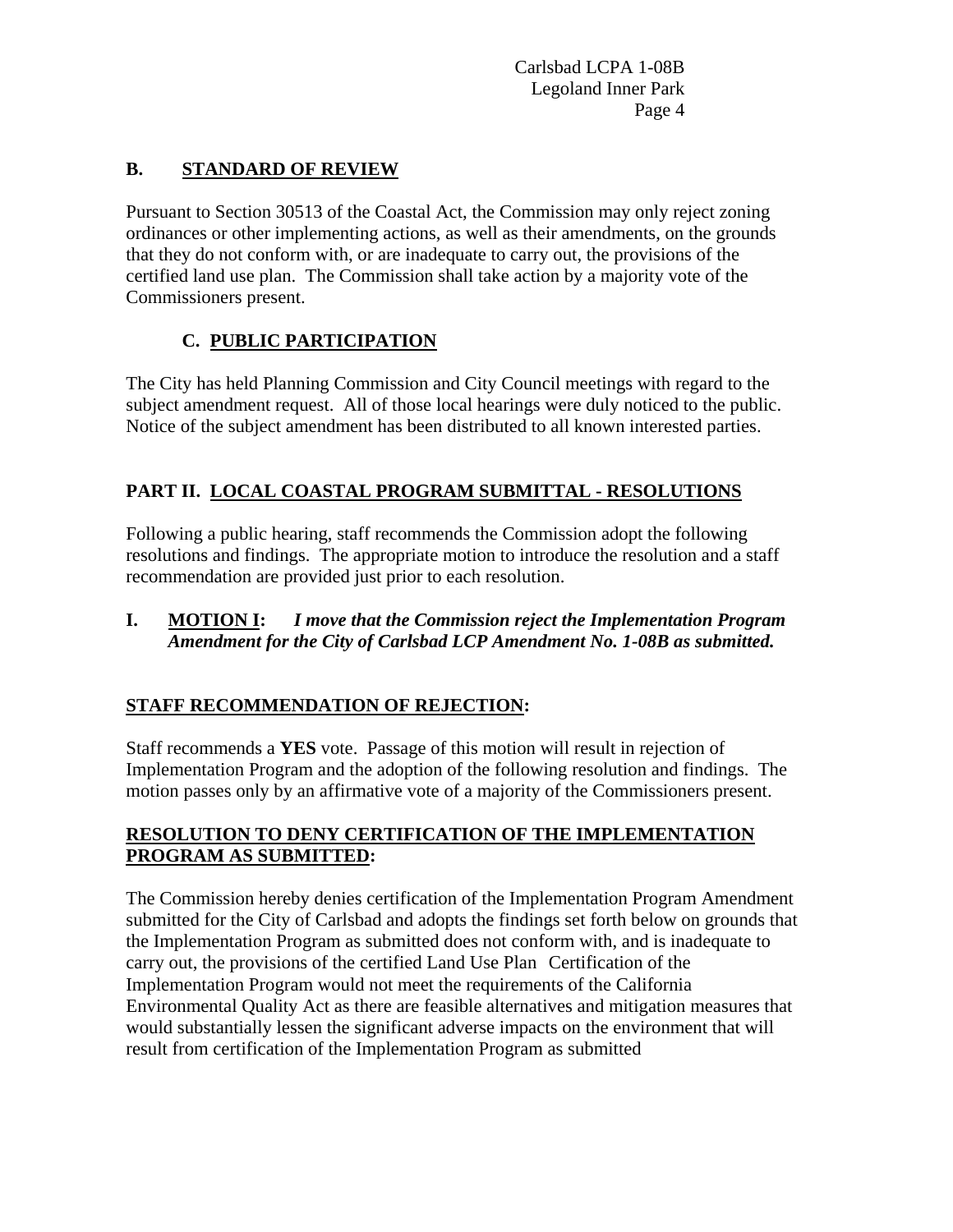# **II. MOTION II:** *I move that the Commission certify the Implementation Program Amendment for the City of Carlsbad LCP Amendment No. 1-08B if it is modified as suggested in this staff report.*

### **STAFF RECOMMENDATION:**

Staff recommends a **YES** vote. Passage of this motion will result in certification of the Implementation Program Amendment with suggested modifications and the adoption of the following resolution and findings. The motion passes only by an affirmative vote of a majority of the Commissioners present.

### **RESOLUTION TO CERTIFY THE IMPLEMENTATION PROGRAM AMENDMENT WITH SUGGESTED MODIFICATIONS:**

The Commission hereby certifies the Implementation Program Amendment for the City of Carlsbad if modified as suggested and adopts the findings set forth below on grounds that the Implementation Program Amendment, with the suggested modifications, conforms with and is adequate to carryout the certified Land Use Plan. Certification of the Implementation Program Amendment if modified as suggested complies with the California Environmental Quality Act, because either 1) feasible mitigation measures and/or alternatives have been incorporated to substantially lessen any significant adverse effects of the Implementation Program Amendment on the environment, or 2) there are no further feasible alternatives and mitigation measures that would substantially lessen any significant adverse impacts on the environment.

## **PART III. SUGGESTED MODIFICATIONS**

Staff recommends the following suggested revisions to the proposed Implementation Plan be adopted. The underlined sections represent language that the Commission suggests be added, and the struck-out sections represent language which the Commission suggests be deleted from the language as originally submitted. The proposed revisions are all contained in the Carlsbad Ranch Specific Plan.

1. Modify Section VIII - Specific Plan Administration - Section A as follows:

Approval of this Specific Plan signifies acceptance by the City of a general framework as well as specific development standards for the build out of Carlsbad Ranch. It is anticipated that certain amendments to the specific plan may be necessary during the development of the area. Any amendments to the specific plan shall occur in accordance with the Carlsbad General Plan and the amendment process described in this section. Amendments may be initiated by the City Council or the property owner.

Amendments to the Carlsbad Ranch Specific Plan shall be subject to the review and approval by the City Council provided public input has been solicited through public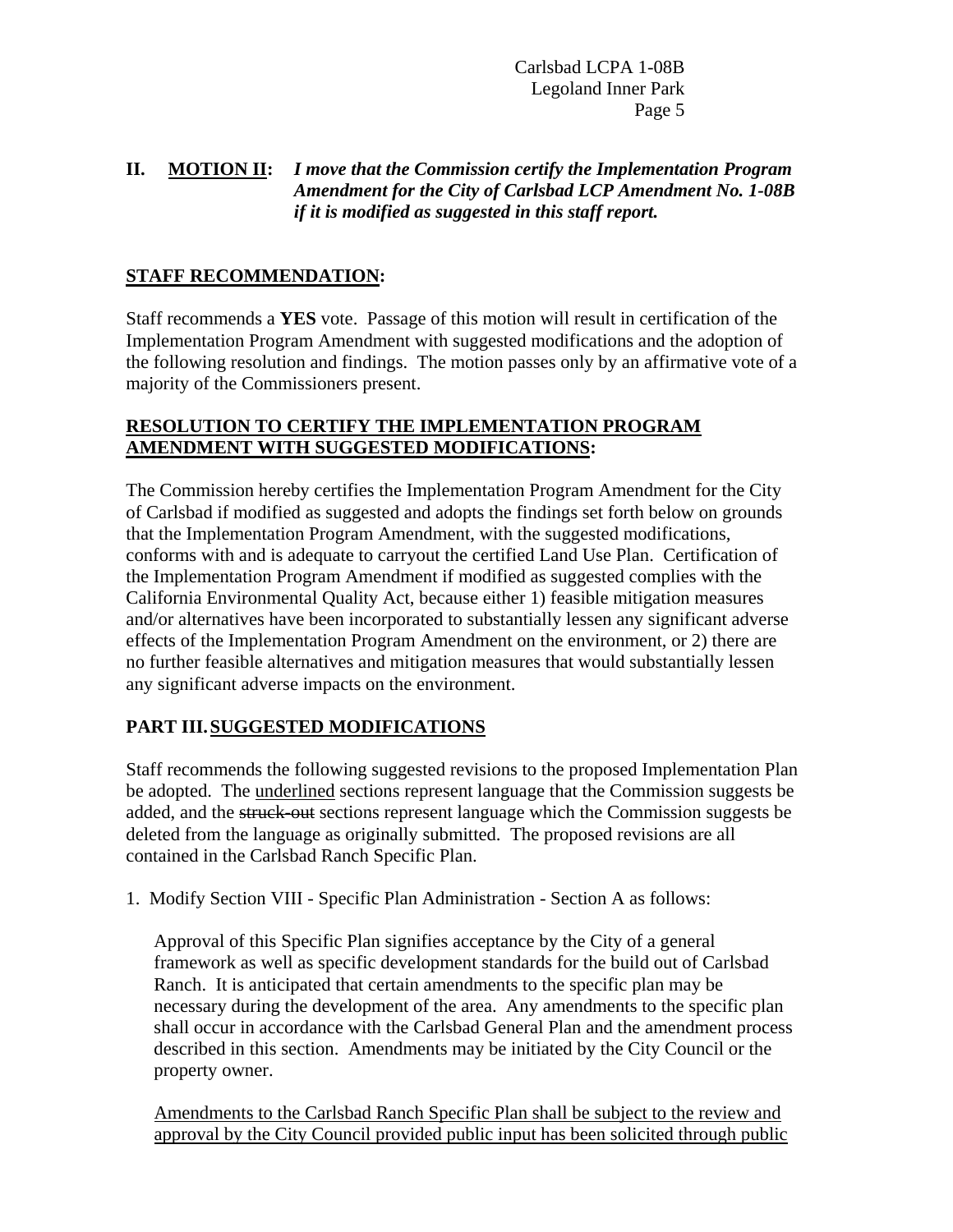hearings. The Planning Commission shall first hear and consider all applications for an amendment to the specific plan. The Planning Commission shall prepare a recommendation and findings on all applications for an amendment to the City Council. As required by the Government Code and the California Environmental Quality Act, all agencies significantly affected by the amendment to the plan shall also be notified of the proposed action prior to approving the amendment of the specific plan.

Depending on the extent and impact of a proposed Specific Plan Amendment; a subsequent Environmental Impact report or mitigated negative declaration which focuses on new impacts may be warranted. Two categories of amendments to the Specific Plan can be processed: Minor and Major Specific Plan Amendments. Minor Specific Plan Amendments may be eligible for reduced processing fees. However, all other regulations that apply to processing a Specific Plan amendment shall remain in place and will apply to both Minor and Major Specific Plan Amendments.

All amendments shall be submitted to the California Coastal Commission for its review and approval, prior to their enactment, in accordance with the Coastal Act of 1976 and the California Code of Regulations.

2. Modify Section VIII - Specific Plan Administration - Section C - proposed new Subsection 1 - Minor Specific Plan Amendments - as follows:

1. Minor Specific Plan Amendments

Minor amendments that meet the criteria noted below shall be reviewed for approval administratively by the Planning Director.

Projects that meet the criteria noted below shall be processed as Minor Specific Plan Amendments. The Planning Director shall make the determination as to whether a project meets the following criteria:

a. Expansions or reductions of up to 10% in area may be allowed by the Planning Director.

b. Realignment or modification of internal streets serving the project, lot lines, site access locations, easement locations and grading adjustments, if approved by the Planning Director and City Engineer.

c. Minor modifications that do not change the densities or uses of the subject property as determined by the Planning Director

d. Modification of design criteria such as minor architectural style or detail changes, landscape treatments, fencing, lighting, etc., provided the modifications are in substantial conformance with the purpose and intent of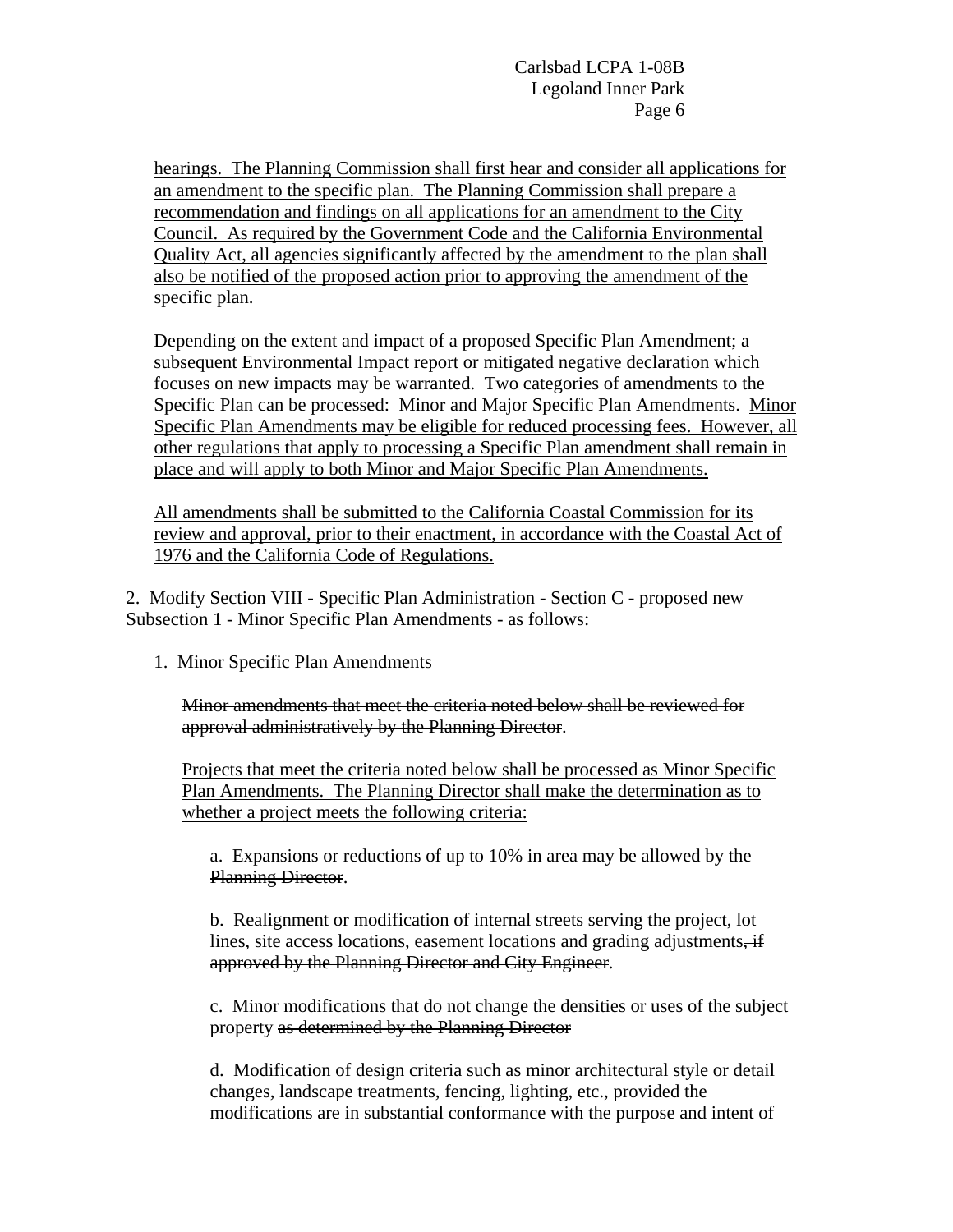the design criteria in the Specific Plan; and with baseline approval of the subject project.

A Local Coastal Program Amendment will not be required for Minor Specific Plan Amendments.

This Specific Plan was prepared pursuant to California Government Code Section 65450, et. seq. and is partial implementation of the Mello II Segment of the Local Coastal Program. All Minor Amendments to the Carlsbad Ranch Specific Plan shall be submitted to the California Coastal Commission for its review and certification of a corresponding Local Coastal Program Amendment, prior to their enactment, in accordance with the Coastal Act of 1976 and the California Code of Regulations (Title 14, Division 5.5; California Coastal Commission Administrative Regulations).

Minor amendments to the Specific Plan shall be processed in accordance with the applicable requirements of law, which include Section 65450, et. seq. of the California Government Code, the Coastal Act of 1976 and the California Code of Regulations (Title 14, Division 5.5; California Coastal Commission Administrative Regulations).

## **PART IV. FINDINGS FOR REJECTION OF THE CITY OF CARLSBAD IMPLEMENTATION PLAN AMENDMENT, AS SUBMITTED**

# **A. AMENDMENT DESCRIPTION**

The subject LCP amendment proposes four revisions to the Carlsbad Ranch Specific Plan. Three of the proposed revisions are specific to Planning Area 4 - Legoland Park; the fourth change would modify the Carlsbad Ranch Specific Plan Administration section.

The first revision would include updating the four planning areas within Legoland Park. Currently, the Park itself is comprised of the Inner Park, which contains the main park buildings including retail shops, restaurants, and attractions. The second planning area, the Outer Park, contains landscaping and any undeveloped lands that could serve to accommodate future Inner Park expansion. The third planning area, Parking and Circulation, includes guest, bus/RV, and employee parking. The Parking and Circulation planning area also includes access roads. The final planning area, Service and Administration, includes all administration buildings, storage, workshops, and all other related structures. As proposed by the City, Legoland Park would now include two planning areas; Inner and Outer Park. This revision would simply combine the current Inner Park and Service and Administration planning area into the Inner Park. The requested boundary changes would also combine the Outer Park and Parking and Circulation planning areas, into the Outer Park. These changes are primarily for ease of formatting. The only change to the language within any of the planning areas would be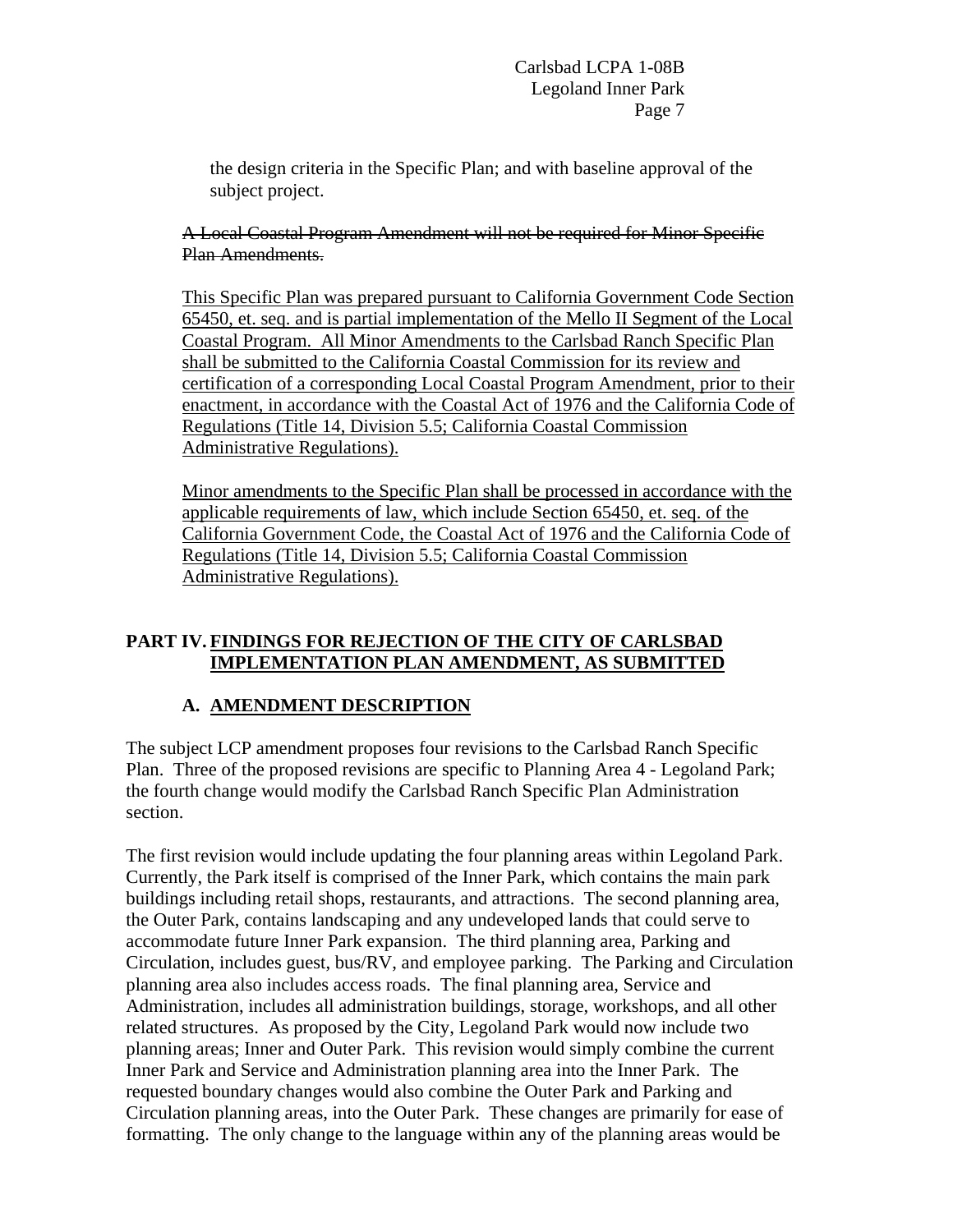to the Outer Park language which would no longer include a provision related to the accommodation of future Inner Park expansion. The City has indicated that the Inner Park has already encompassed the "expansion areas" within the Outer Park, so this language is no longer necessary. The City is also proposing to update the associated map, Figure 35, illustrating the changes made to the existing planning areas. No other changes are proposed to the planning area language. These proposed revisions would update the areas and figures to better represent the current layout of Legoland Park.

The second proposed amendment would serve to streamline the coastal development permitting process for minor projects within the established Legoland Park boundaries. The revision would allow for the approval of a Minor Coastal Development Permit and include the findings required in order to determine that the submitted Coastal Development Permit request could be processed as a "minor" coastal development permit. These findings include:

- That the requested use is properly related to the site, surroundings and environmental setting, is consistent with the various elements and objectives of the general plan, will not be detrimental to existing uses or the uses specifically permitted in the area in which the proposed use is to be located, and will not adversely impact the site, surroundings or traffic circulation;
- That the site for the intended use is adequate in size and shape to accommodate the use;
- That all of the yards, setbacks, walls, fences, landscaping, and other features necessary to adjust the requested use to existing or permitted future uses in the neighborhood will be provided and maintained;
- That the street system serving the proposed use is adequate to properly handle all traffic generated by the proposed use;
- The development will have no adverse effect individually or cumulatively on coastal resources or public access to the shoreline or along the coast.

The third revision would add overnight uses to the permitted uses within Legoland Park. The addition of overnight uses as a permitted use was proposed to facilitate the addition of a tent camping facility within Legoland Park.

The fourth revision proposed relates to the Carlsbad Ranch Specific Plan administration. This portion of the amendment would add definitions and procedures to process changes to the Specific Plan as either Minor or Major Specific Plan amendments, whereas currently all amendments to the Specific Plan are processed identically. Again, the revision was proposed to streamline the permitting of minor changes to the Specific Plan. The proposed language specifies the parameters for defining a Minor Specific Plan Amendment, including: expansion or reduction of up to 10% in the planning area; realignment or modification of internal streets; minor changes that do not change the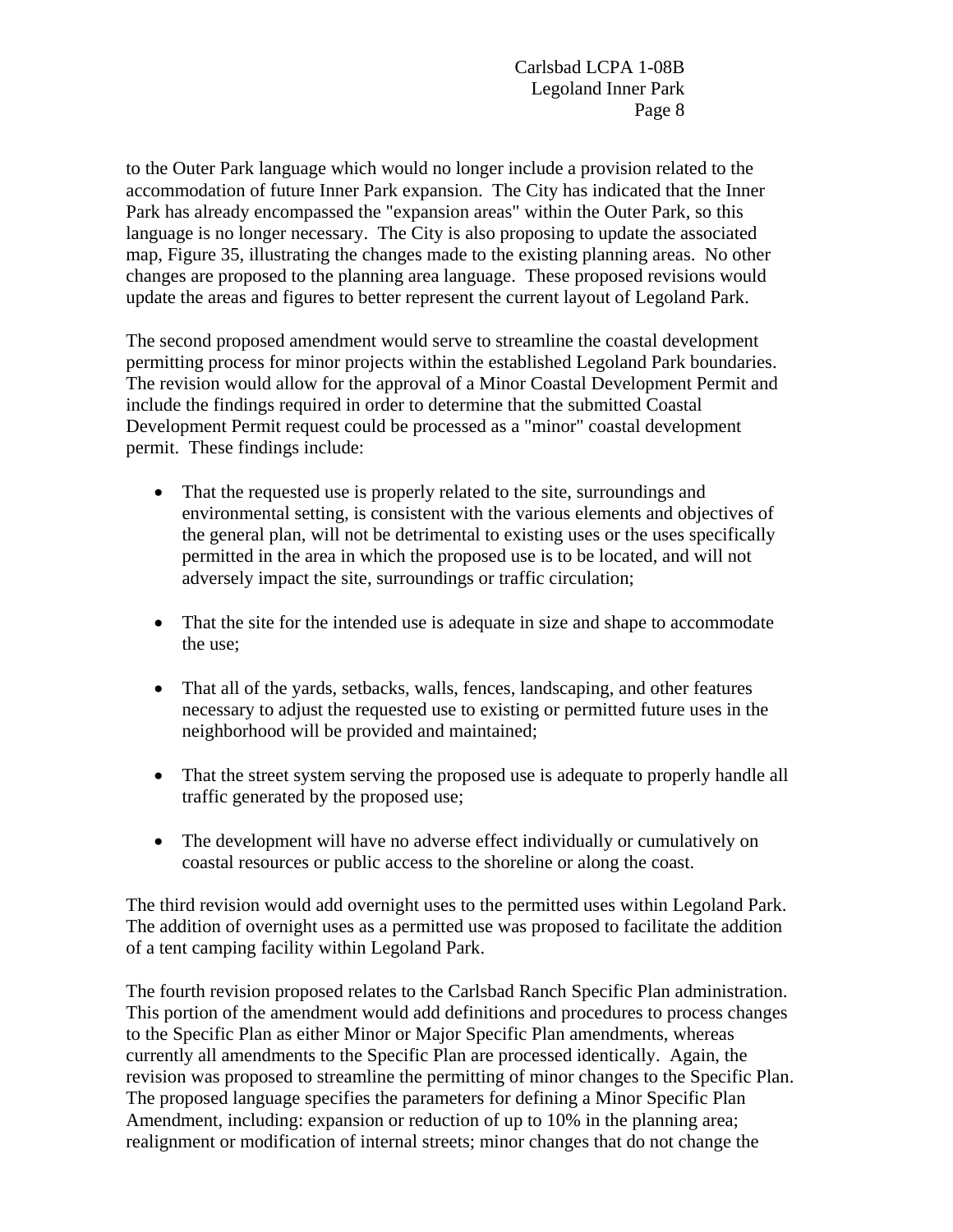densities or uses of the property; and modification to the design criteria including architectural style, landscape treatments, fencing, lighting, etc..

# **B. SPECIFIC FINDINGS FOR REJECTION**

The standard of review for LCP implementation submittals or amendments is their consistency with and ability to carry out the provisions of the certified LUP.

a) Purpose and Intent of the Ordinance.

The subject LCP amendment is located within the Carlsbad Ranch Specific Plan Area. The Carlsbad Ranch Specific Plan (Specific Plan) was found consistent with the City's certified LCP in 1993 and thus became the Implementation Plan for this 423.5 acre region of the City. Carlsbad Ranch is located in the northwest quadrant of the City and north of Palomar Airport Road. The purpose of the Specific Plan is to provide a comprehensive set of guidelines, regulations, and implementation programs for guiding and ensuring the orderly development of the Carlsbad Ranch area. This amendment is more expressly located in Planning Area Four - Legoland. The entire Legoland Park is zoned for Tourist Commercial with the Qualified Development Overlay (CT-Q). Development within the Specific Plan area is subject to the development standards of the Specific Plan rather than the City's Zoning Ordinance.

b) Major Provisions of the Ordinance.

The major provisions of the Carlsbad Ranch Specific Plan for Planning Area 4 - Legoland address several elements. The focus of Legoland Carlsbad is on the provision of fun and creative, educational experiences for children in the age group of 2 through 13, and their families. The Specific Plan includes four planning areas including Inner Park, Outer Park, Parking and Circulation and Service and Administration. The Specific Plan also includes Development Standards that detail permitted uses, establish building setbacks, building heights, and parking standards for Legoland Park.

- c) Adequacy of the Ordinance to Implement the Certified LUP Segments.
- The City of Carlsbad has applicable policies within the Mello II Segment of its certified LCP that state:

## Policy 2-2 LCPA 90-08 Carlsbad Ranch Specific Plan "Mixed-Use" Development

This policy provides conditional development standards for the area of approximately 423.5 acres north of Palomar Airport Road, east of Paseo del Norte, and east of Car Country Drive (See Exhibit 4.3, Page 74). All such lands owned by Carltas or Ecke or their successors in interest shall be permitted, pursuant to approval of a Specific Plan to convert certain agricultural lands to residential and/or non-residential (including tourist-serving commercial) development as a means of providing supplementary uses which will assist in the retention of agricultural and public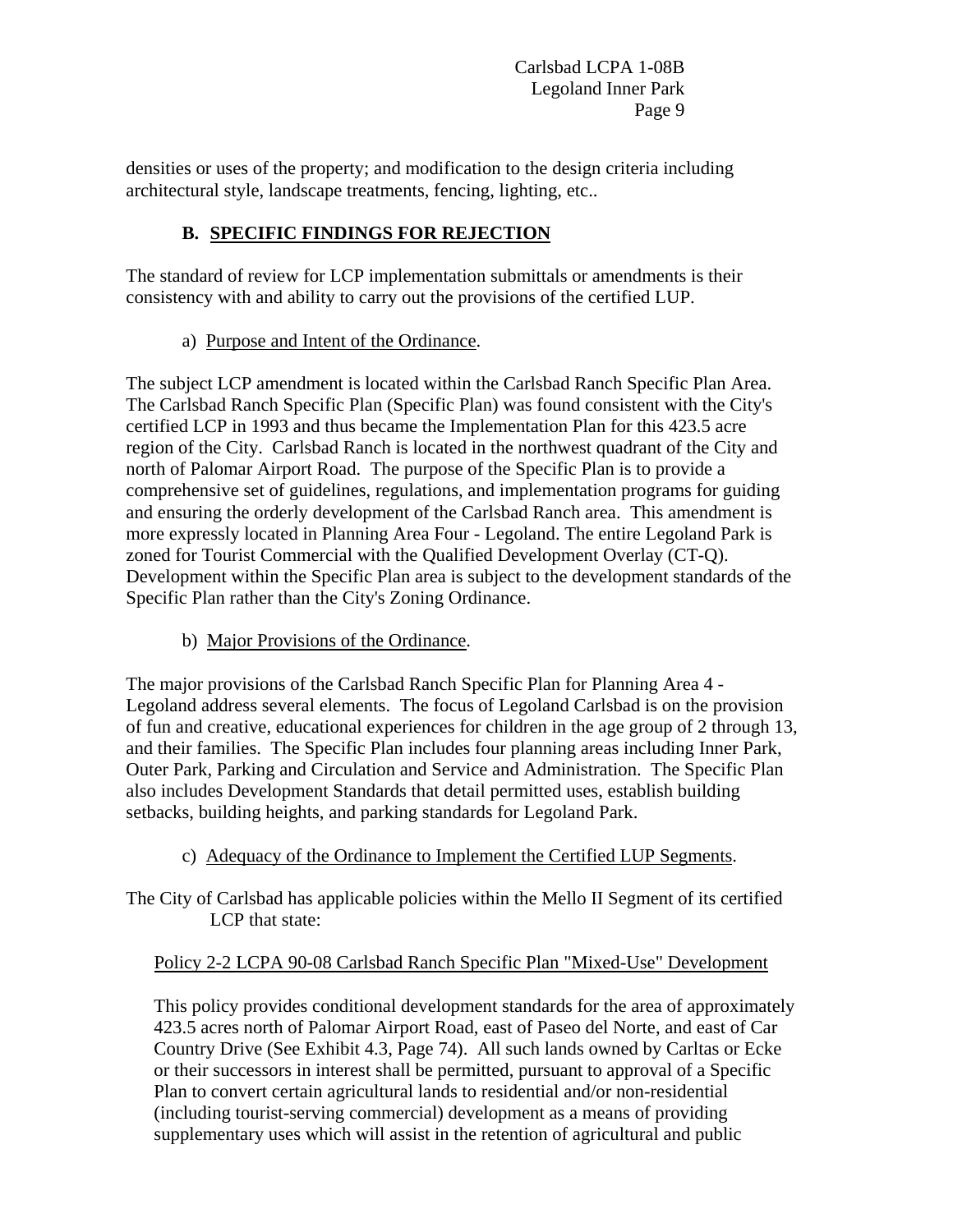recreation uses on the remaining portions of these parcels. It should be noted that residential uses are possible only where they do not conflict with the Airport Influence Area and where compatible with adjacent uses.

[…]

- (b) Uses Conditionally Permissible Pursuant to the Development of the Entire Area Subject to a Specific Plan.
- (1) Consistent with the Carlsbad General Plan residential, commercial (including tourist commercial), and other non-residential uses may be developed on up to 92.6 acres of the approximately 423 acre site subject to a Specific Plan for the entire site. Development of land within the Agricultural Preserve will be subject to the provision of the Williamson Act and specifically the Land Conservation Contract in effect at the time of development. Additional acreage beyond the 92.6 acres shall be permitted to be developed subject to approval of a Local Coastal Program Amendment, Specific Plan Amendment, and compliance with Policy 2-1 of the Mello II Land Use Plan.
	- […]
- (8) The Specific Plan shall provide a mix, location, and intensity of land uses that are compatible with and will not adversely impact long term viability of agricultural and/or public recreational uses.

## Policy 6-4 Need for Additional Overnight Camping

Additional overnight camping facilities, the main source of lower cost visitor and recreational facilities, are needed throughout the San Diego coastal region. Additional facilities of this kind should be provided in a regional park within the Carlsbad area. This can be accomplished in conjunction with the development of private recreational facilities.

The LCP amendment as proposed by the City includes a number of changes to update the Carlsbad Ranch Specific Plan for the area within Legoland Park. The City has indicated that some of the processes, definitions, and planning areas need to be updated, as circumstances have changed over the ten years the park has been in operation. Of the four main revisions discussed above, only one presents concerns as to its consistency with the certified Land Use Plan. The other three can be found consistent with the certified Land Use Plan and will be described in greater detail in the findings for approval.

The City is proposing to create two types of processes for amendments, Minor and Major Specific Plan Amendments, to the Carlsbad Ranch Specific Plan. By creating two types of amendments, Minor Specific Plan Amendments could be processed administratively, allowing approval by the Planning Director, as opposed to the City Council, while Major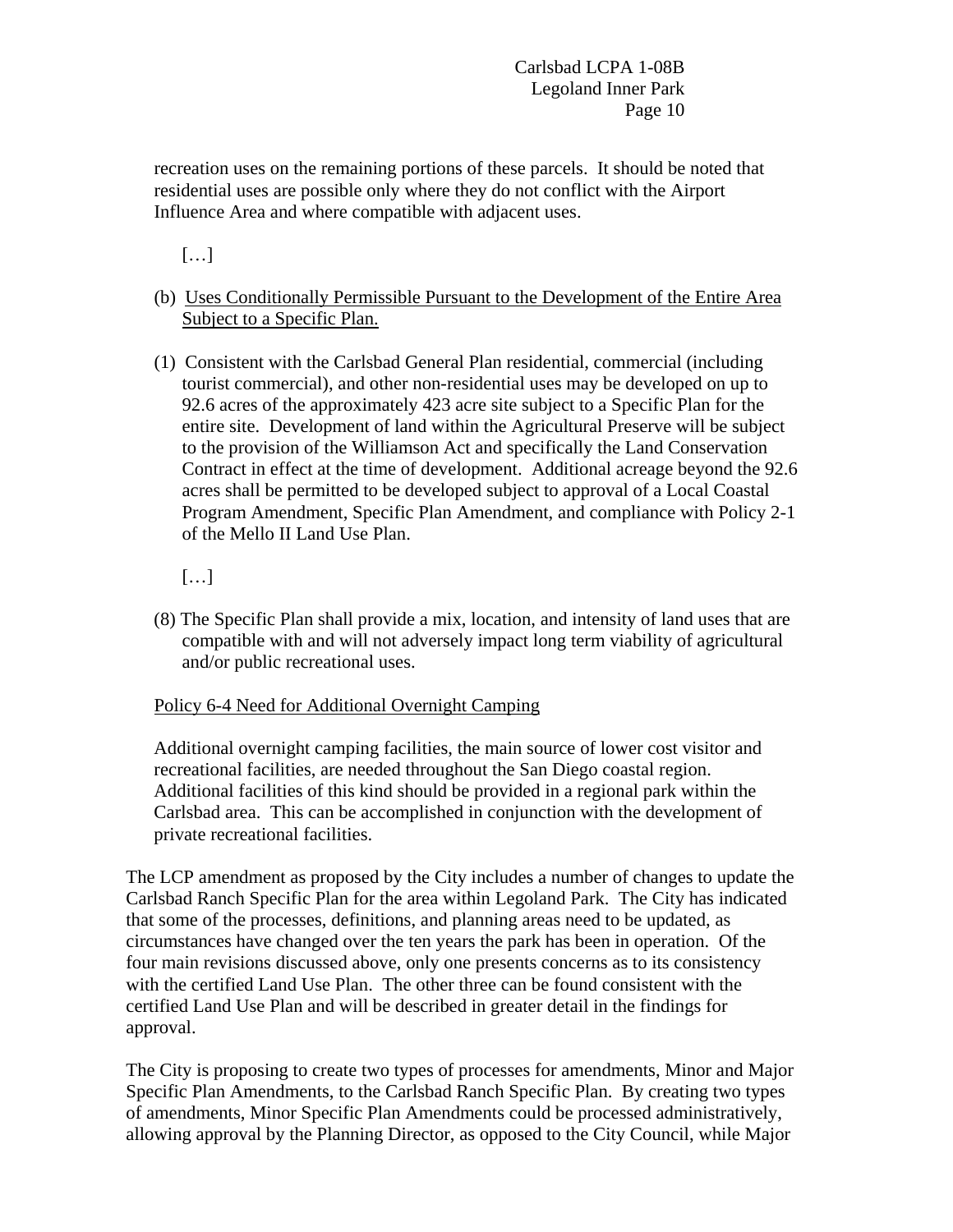Specific Plan Amendments would continue to require more in-depth review and approval by the City Council. As proposed by the City, the Minor Specific Plan Amendments would not be reviewed or certified by the Coastal Commission as a Local Coastal Program Amendment.

In 1993, the City proposed to amend its Implementation Plan to include the Carlsbad Ranch Specific Plan in its entirety. The Specific Plan is therefore part of the implementation component of the LCP within the Carlsbad Ranch area. Carlsbad Ranch is comprised of 423.5 acres located on the north side of Palomar Airport Road, within the Mello II Segment of the City.

In 1996, the City brought forward an amendment to include additional uses within the Carlsbad Ranch area to allow the development of Legoland Park. The changes proposed in the City's submittal would allow minor alterations to the language, figures, guidelines, etc. of the Specific Plan, which is also its Implementation Plan (IP), without updating the City's certified Local Coastal Program.

Under the City's proposal, because a Local Coastal Program amendment is not required, the consistency of those modifications could not be reviewed against the policies of the certified Land Use Plan. Thus, the City would be amending its IP without determining if a proposed amendment is consistent with the certified Land Use Plan. More importantly, the City is not authorized to amend its IP without submitting such an amendment to the Commission for certification. Any changes to the Specific Plan that were not certified by the Commission would therefore not be validly enacted.

Furthermore, the location of the proposed language would allow this administrative process for any development within the Carlsbad Ranch area, not just within Legoland Park. This would magnify the number of potential changes made over time without the review and certification of the Coastal Commission; and allow the proliferation of "amendments" to the City's IP that were not approved by the Commission. Such deviations would lead to public confusion over the adopted plan's provisions, and cannot be found consistent with the Coastal Act, which mandates that all amendments to Implementation Plans be submitted to the Commission for review and certification.

### **PART V. FINDINGS FOR APPROVAL OF THE CITY OF CARLSBAD IMPLEMENTATION PLAN AMENDMENT, IF MODIFIED**

As previously discussed, the City is proposing four revisions to its IP, all located in the Carlsbad Ranch Specific Plan. Three of these revisions pertain solely to the Legoland Park area within the Carlsbad Ranch. These three changes include updating the boundaries between specific planning areas within the Park, adding overnight uses as a permitted use, and allowing certain developments to be permitted through a Minor Coastal Development Permit. Again, none of these three proposed changes result in potential impacts to coastal resources, or pose any inconsistencies with the City's certified Land Use Plan.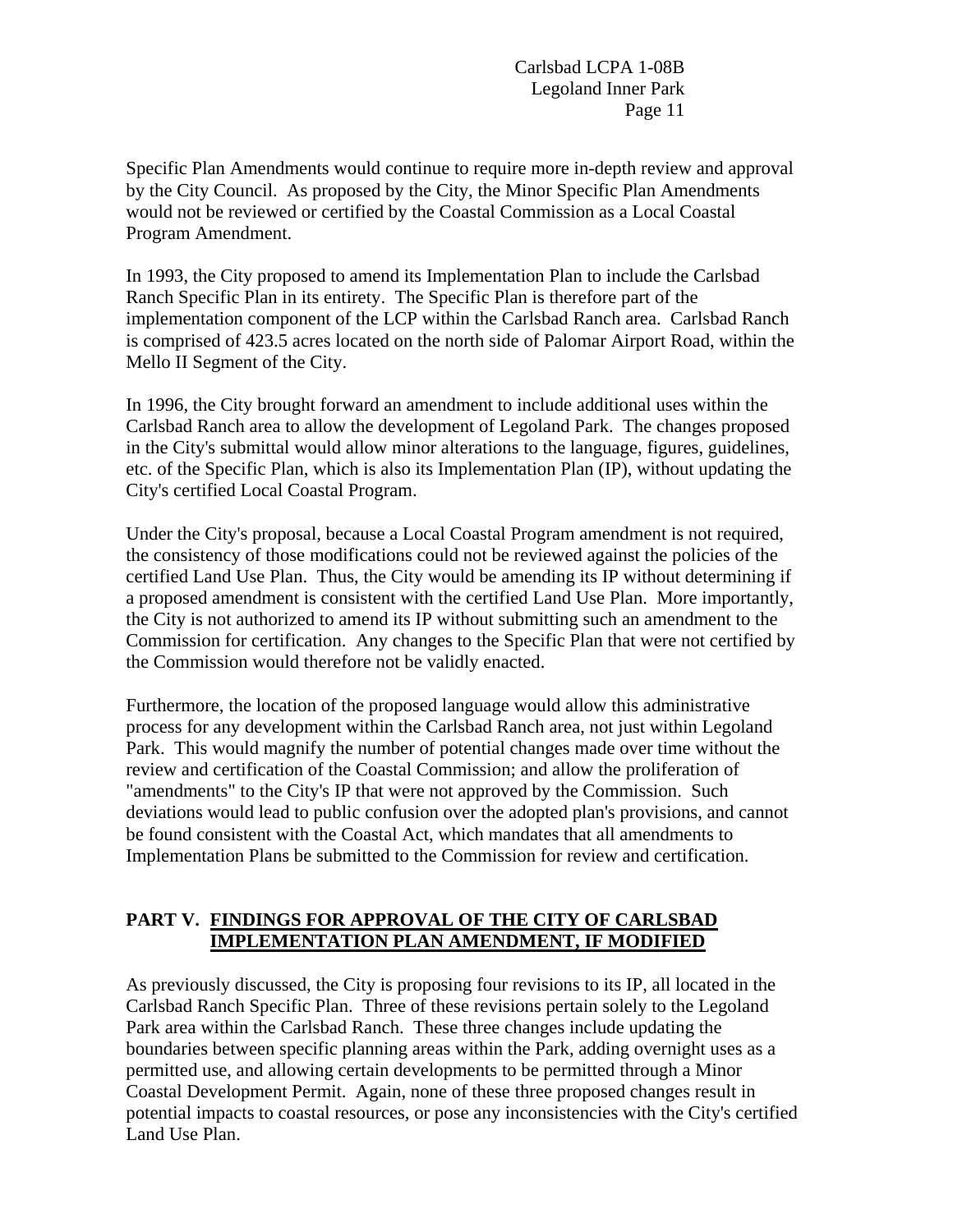The first proposed revision would update the planning areas within the Park itself. The Specific Plan was originally approved to include Legoland in 1996. Legoland Park was completed in 1999. Over the past ten years, the anticipated expansion has occurred and Legoland is reaching its built-out phase. Thus, the boundaries between the different planning areas need to be updated to reflect these changes. As such, the City is proposing to combine the four planning areas: Inner Park, Outer Park, Parking and Circulation, and Service and Administration into two planning areas: Inner Park and Outer Park. The Inner Park includes all of the attractions, rides, retail and restaurant uses associated with the Park itself. The Outer Park currently includes landscaping and lands set aside for future expansion of the Inner Park. Parking and Circulation includes all guest and employee parking, as well as access roads. The Service and Administration planning area includes all of the administrative buildings used for storage, staff, and other ancillary uses.

As proposed, the Inner Park would be updated to include the Service and Administration portion of the site within its boundaries and the Outer Park and Parking and Circulation would combine to include landscaping, parking and roads all within the Outer Park planning area. These changes consist primarily of changed formatting. The only change to text is within the existing Outer Park language. As proposed, the Outer Park would no longer include lands that could be used for future expansion of the Inner Park. As previously discussed, the Inner Park is essentially "built-out" and thus the potential expansion land has already been developed. All other language and requirements associated with the four planning areas would remain unchanged. Thus, the proposed revisions can be found consistent with the certified Land Use Plan.

The second proposed revision would add overnight uses as an allowable use within Legoland Park. This would expand on the currently permitted allowance of indoor and outdoor facilities for children related to entertainment and education. The proposed language would not facilitate a large scale hotel type development. Commission staff, however, is currently reviewing an additional LCP amendment submitted by the City of Carlsbad that would permit a large-scale hotel development at Legoland Park.

The City has indicated that current proposed revision would facilitate the provision of amenities including: tent/shelters on site, bathroom facilities, a hospitality tent, central fire ring, and a small outdoor amphitheatre. The result being a development that would provide lower cost overnight accommodations, consistent with Policy 6-4 in the Mello II segment of the City's certified Land Use Plan.

The third proposed set of revisions would allow low-impact types of development, as outlined on Page 8 of this staff report, to be issued a minor coastal development permit (CDP). The City has a process for approving minor coastal development permits administratively in their certified LCP. However, one of the requirements to be considered for a Minor CDP is that the project cost must be less than \$60,000. The types of developments typically proposed within Legoland cost more than \$60,000 and therefore are not eligible for a minor CDP. The City has indicated that using the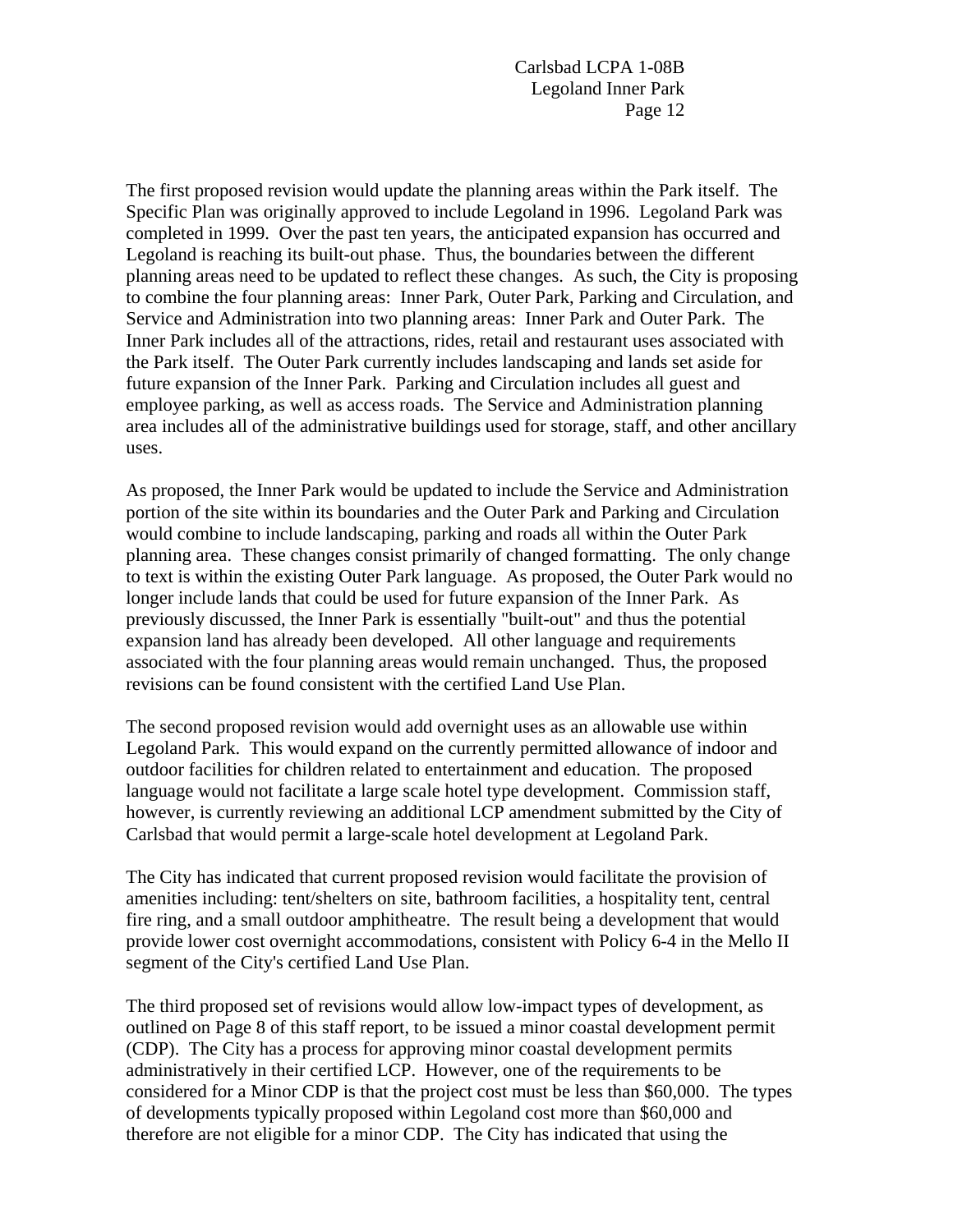traditional CDP permit process for low-impact, or small-scale development within the development footprint of Legoland Park is arduous and time consuming. Thus, the administrative approval of these low-impact developments through a minor coastal development permit, without limiting projects within Legoland Park to \$60,000, would streamline their process.

The Inner Park is fully contained within the confines of the Legoland theme park and is physically separated from other uses by landscaped buffers. There is no potential for direct coastal resource impacts as a result of Inner Park development. Furthermore, the Environmental Impact Report associated with Legoland Park addressed the potential impacts of traffic, circulation, and parking at the "built-out phase". Therefore, adding new attraction or redeveloping areas within the existing park would not create new and unmitigated impacts to public access. The certified Specific Plan established development standards for any development within the park. Thus any proposed development must conform to the development standards established by the Carlsbad Ranch Specific Plan and would therefore also be consistent with all of the requirements of the Mello II Segment of the LCP.

The last area of proposed revision would allow certain amendments to the Specific Plan, termed Minor Specific Plan Amendments, to be approved by the Planning Director without amending the City's Local Coastal Program. The Specific Plan is part of the City's IP; therefore, any changes to the Specific Plan, even minor changes, would amend the City's IP. All such amendments must be submitted to the Commission as an IP amendment for certification. By eliminating the Commission's review of a change to the City's IP, the proposed amendment would be inconsistent with the Coastal Act requirement that all such amendments be certified by the Commission.

As such, two suggested modifications have been made to address these concerns. The City has indicated that the two primary reasons to distinguish between Minor and Major Specific Plan Amendments was to allow for reduced processing fees and to expedite the permit process for smaller scale amendments. The suggested modifications in no way change the City's ability to allow reduced processing fees for Minor Specific Plan Amendments; however, both of the suggested modifications serve to clarify that while amendments to the Specific Plan can be separated as Minor and Major Amendments, both will require Local Coastal Program amendments and that the process to approve Minor and Major Specific Plan Amendments shall remain identical. The suggested modifications further clarify that both Minor and Major Specific Plan Amendments shall be processed in accordance with the applicable requirements of law, which include Section 65450, et. seq. of the California Government Code, the Coastal Act of 1976 and the California Code of Regulations (Title 14, Division 5.5; California Coastal Commission Administrative Regulations).

While the suggested modifications will still allow the City to reduce processing fees, they do not specifically allow for an expedited process for the LCP amendments because such an allowance would be inconsistent with the Coastal Act. Commission staff has informed the City that the smaller-scale amendments to the Specific Plan may be eligible for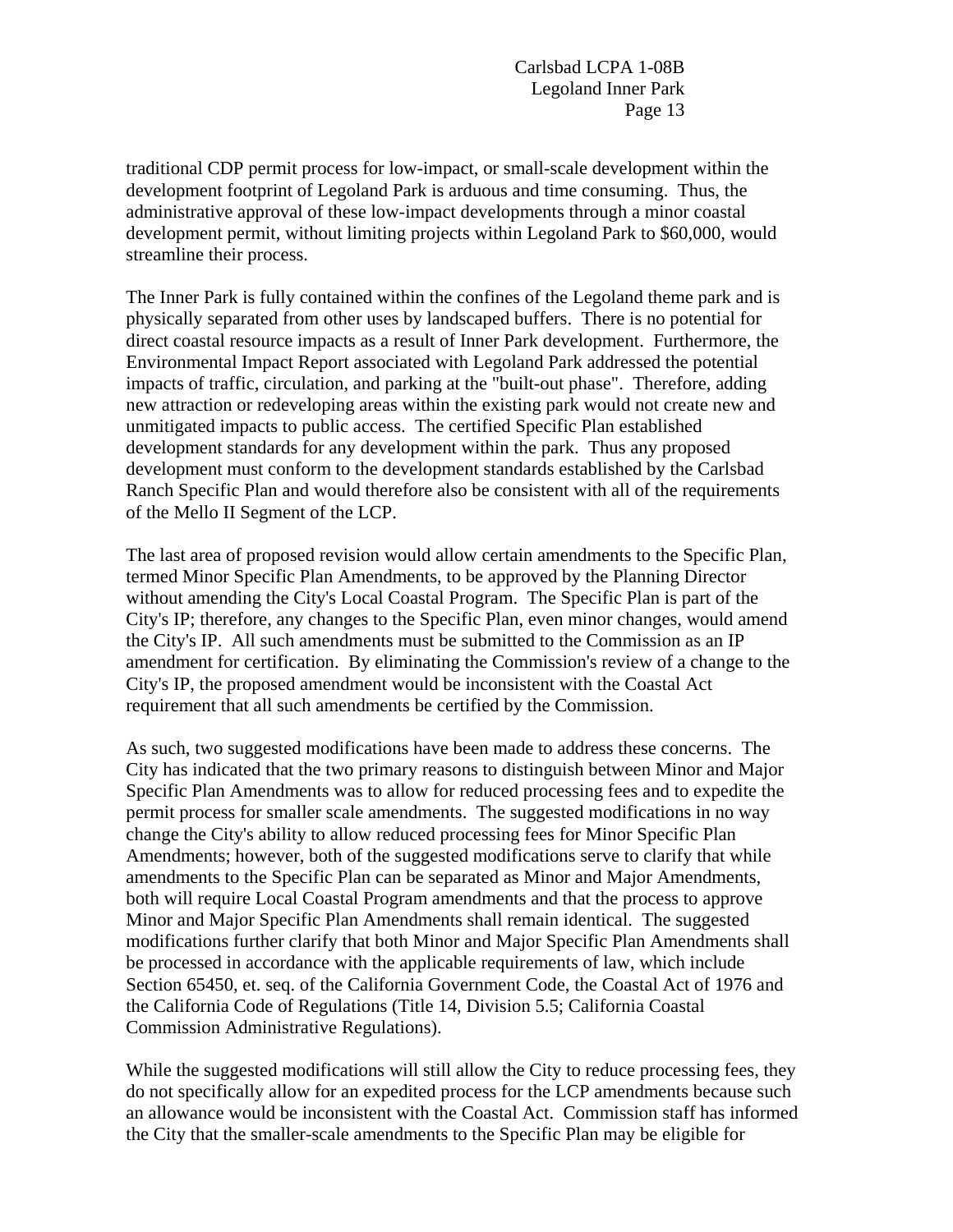approval through a De Minimus or Minor Local Coastal Program Amendment. If the Commission concurs that the proposed amendment can be considered Minor or De Minimus, the review process may be expedited.

In conclusion, the City has submitted four changes to the Carlsbad Ranch Specific Plan. The primary intent of these proposed changes is to update the current uses and planning areas within the park itself, allow for a camping facility within Legoland Park, and to expedite the Coastal Development Permit and the Specific Plan Amendment processes. As proposed by the City, the expedited Specific Plan Amendment process could not be found consistent with the City's certified LCP. The two suggested modifications serve to adequately address these concerns; and, therefore, the proposed implementation plan amendment, as modified herein, can by found consistent with the City's certified Land Use Plan.

### **PART VI. CONSISTENCY WITH THE CALIFORNIA ENVIRONMENTAL QUALITY ACT (CEQA)**

Section 21080.5 of the California Environmental Quality Act (CEQA) exempts local government from the requirement of preparing an environmental impact report (EIR) in connection with its local coastal program. Nevertheless, the Commission is required, in a LCP submittal or, as in this case, a LCP amendment submittal, to find that the approval of the proposed LCP, or LCP, as amended, conforms to CEQA provisions, including the requirement in CEQA section  $21080.5(d)(2)(A)$  that the amended LCP will not be approved or adopted as proposed if there are feasible alternative or feasible mitigation measures available which would substantially lessen any significant adverse impact which the activity may have on the environment. 14 C.C.R. §§ 13542(a), 13540(f), and 13555(b).

The Commission finds that approval of the proposed LCP amendment, as submitted, would result in significant impacts under the meaning of the California Environmental Quality Act. However, with the inclusion of the suggested modifications, the adoption would not result in significant impacts to the environment within the meaning of the California Environmental Quality Act. Therefore, the Commission finds that approval of the LCP amendment, as modified, will not result in any significant adverse environmental impacts.

<sup>(</sup>G:\San Diego\Reports\LCPs\Carlsbad\CAR LCPA 1-08B Legoland Inner Park.doc)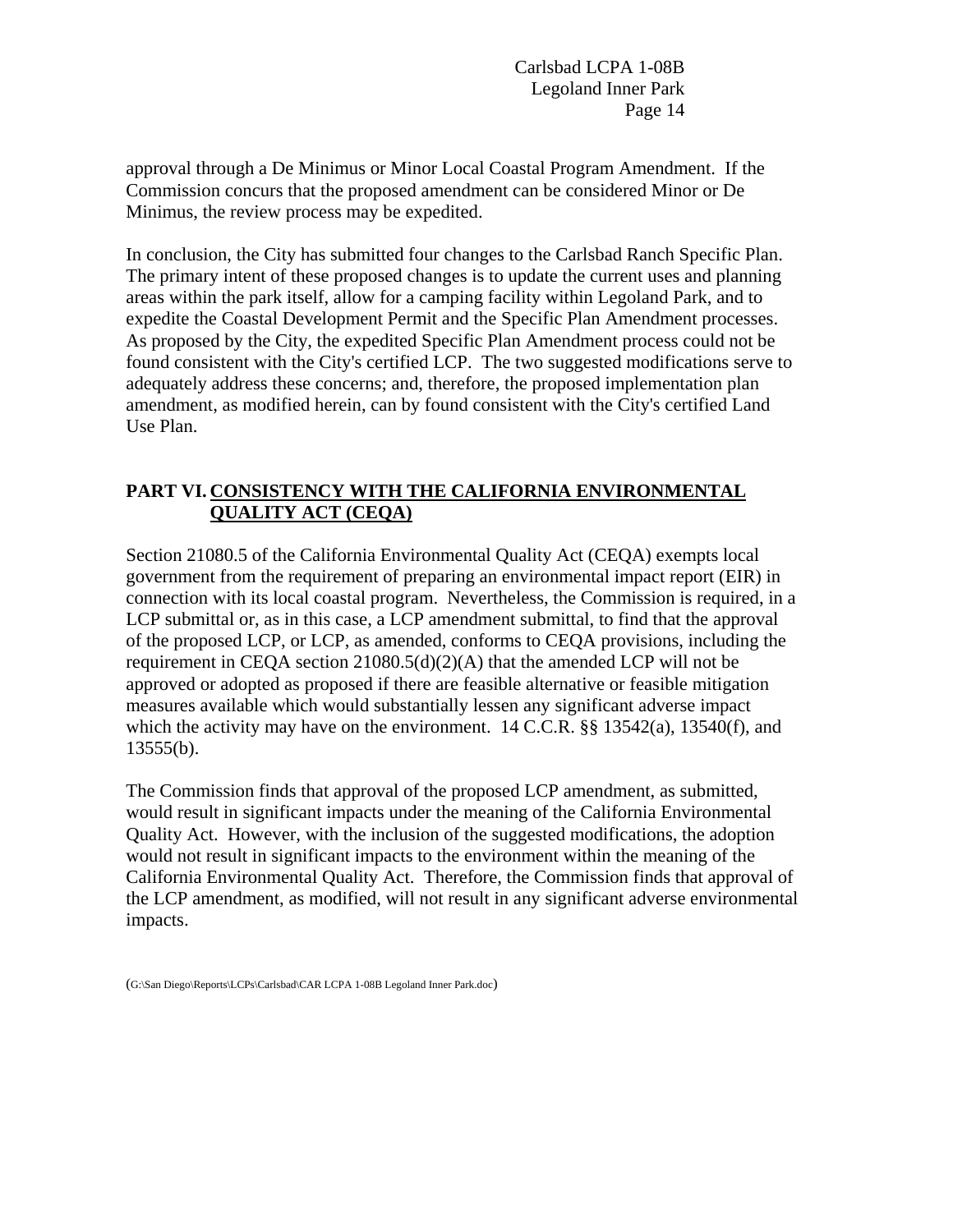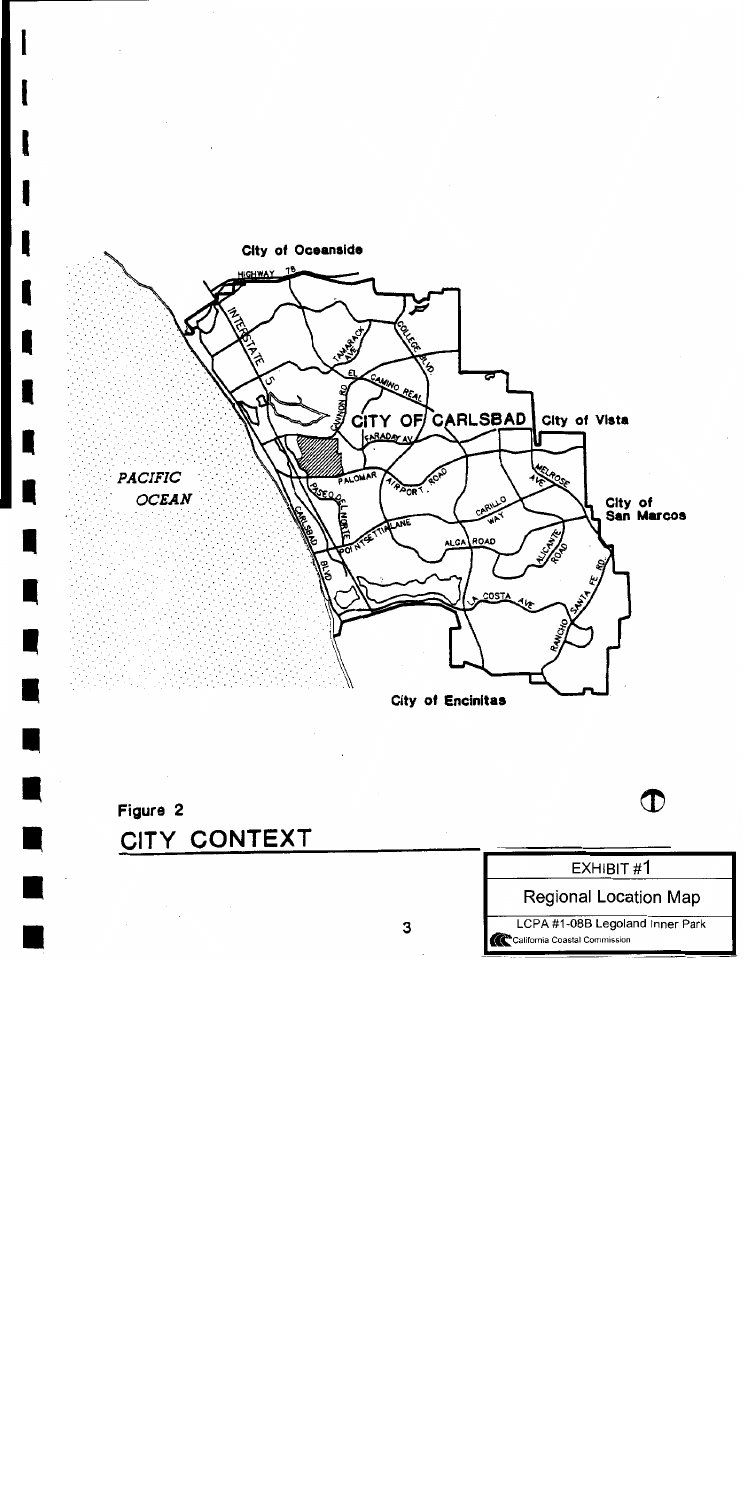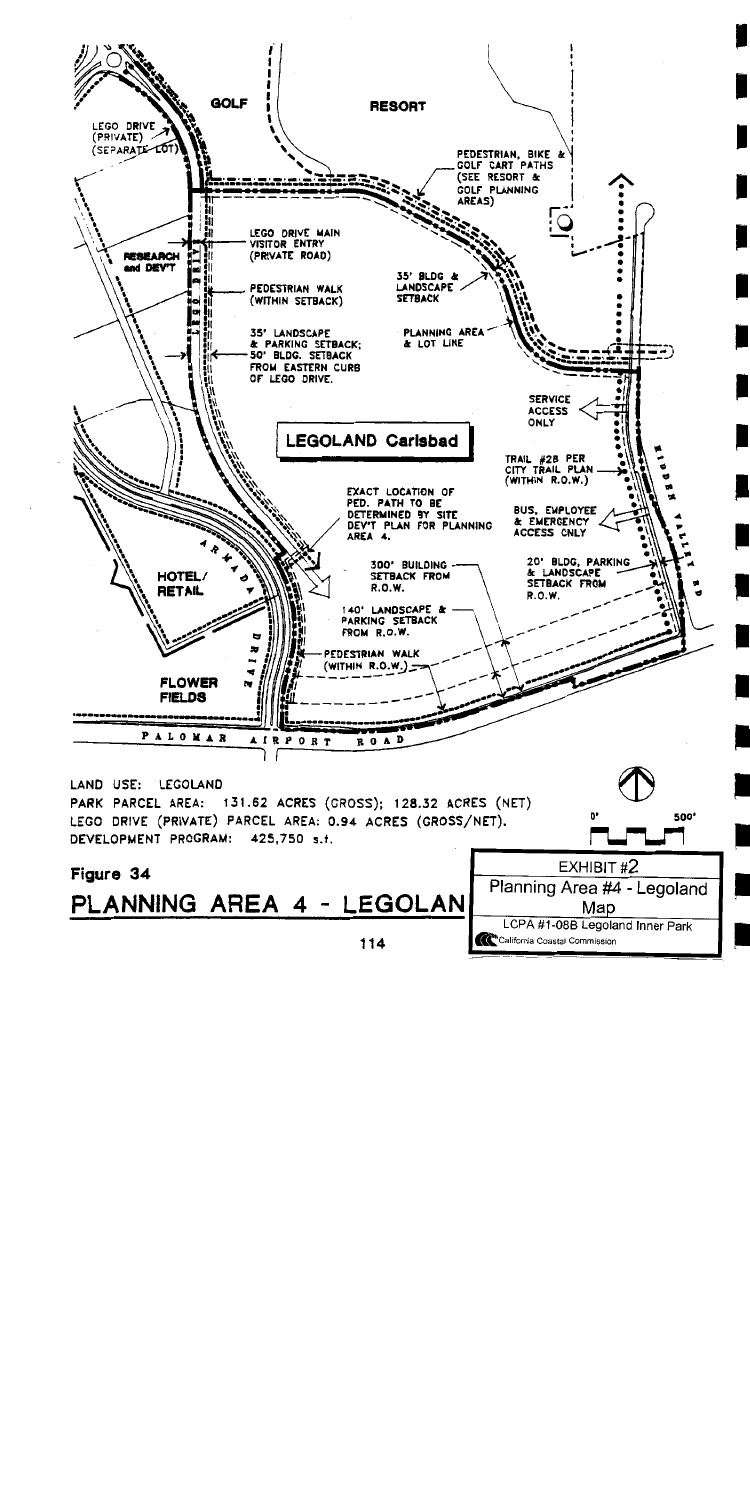

# **STATISTICS**

35 AC. **INNER PARK** 30.8 AC. **OUTER PARK** PARKING & CIRCULATION 55.52 AC. SERVICE AND ADMINISTRATION 7 AC.

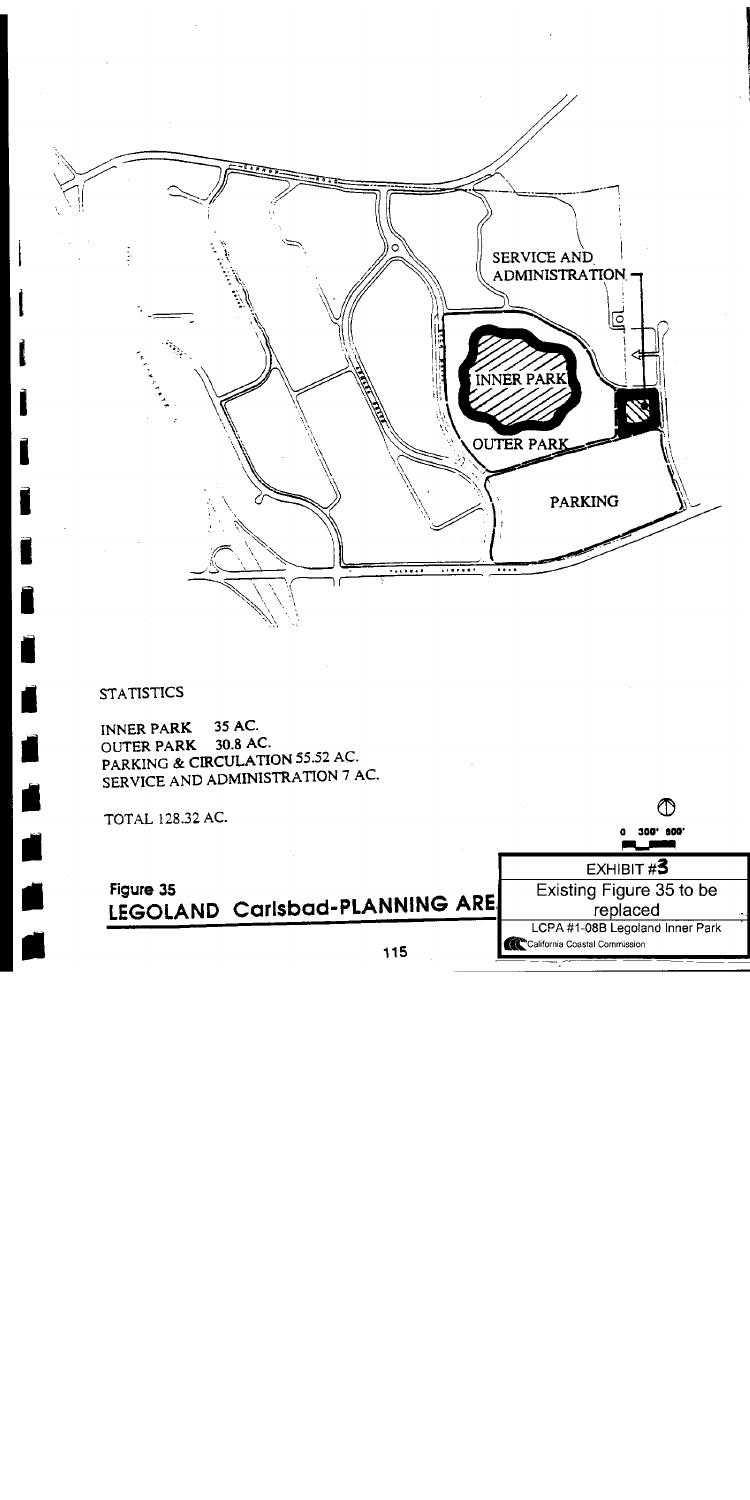|                | <b>EXHIBIT 1</b>                                                                                                                                                                                                                                        |
|----------------|---------------------------------------------------------------------------------------------------------------------------------------------------------------------------------------------------------------------------------------------------------|
| 1              | <b>ORDINANCE NO. NS-875</b>                                                                                                                                                                                                                             |
| $\overline{2}$ | AN ORDINANCE OF THE CITY COUNCIL OF THE CITY OF                                                                                                                                                                                                         |
| 3              | CARLSBAD, CALIFORNIA, ADOPTING AN AMENDMENT TO<br>THE CARLSBAD RANCH SPECIFIC PLAN (SP 207(E)) TO<br>ALLOW FOR AN ADMINISTRATIVE APPROVAL PROCESS FOR                                                                                                   |
| 4<br>5         | <b>Californi</b> a Coastaí Gommission<br><b>San Diego Coast Dist</b> rict<br>JUN 25 2008<br>Receive<br>LEGOLAND INNER PARK IMPROVEMENTS, MODIFY THE<br>ALLOWED USES TO INCLUDE OVERNIGHT USES AND TO<br>DEFINE MINOR AND MAJOR SPECIFIC PLAN AMENDMENTS |
| 6              | ON PROPERTY GENERALLY LOCATED NORTH OF PALOMAR<br>AIRPORT ROAD, SOUTH OF CANNON ROAD, EAST OF                                                                                                                                                           |
| 7              | PASEO DEL NORTE AND WEST OF THE CROSSINGS DRIVE<br>IN THE MELLO II SEGMENT OF THE LOCAL COASTAL<br>PROGRAM AND IN LOCAL FACILITIES MANAGEMENT ZONE                                                                                                      |
| 8              | 13.                                                                                                                                                                                                                                                     |
| 9              | <b>CASE NAME:</b><br><b>LEGOLAND INNER PARK</b><br>CASE NO.:<br>SP 207(F)                                                                                                                                                                               |
| 10             | The City Council of the City of Carlsbad, California, does ordain as follows:                                                                                                                                                                           |
| 11             | WHEREAS, the Carlsbad Ranch Specific Plan was originally adopted by City                                                                                                                                                                                |
| 12             | Council Ordinance No. NS-277 on March 16, 1993 and has been amended several times and                                                                                                                                                                   |
| 13             | contains the uses, development standards and design guidelines for the development of the                                                                                                                                                               |
| 14             | subject property; and                                                                                                                                                                                                                                   |
| 15             | WHEREAS, the City Council of the City of Carlsbad has reviewed and                                                                                                                                                                                      |
| 16             | considered a Specific Plan Amendment (SP 207(F)) for the Carlsbad Ranch Specific Plan; and                                                                                                                                                              |
| 17             | WHEREAS, after procedures in accordance with requirements of law, the City                                                                                                                                                                              |
| 18             | Council has determined that the public interest indicates that said Specific Plan Amendment (SP                                                                                                                                                         |
| 19             | $207(F)$ ) be approved.                                                                                                                                                                                                                                 |
| 20             | NOW, THEREFORE, the City Council of the City of Carlsbad does ordain as                                                                                                                                                                                 |
| 21             | follows:                                                                                                                                                                                                                                                |
| 22             | SECTION 1: That Specific Plan SP 207(F), on file in the Planning Department,                                                                                                                                                                            |
| 23             | and incorporated herein by reference, is adopted. The Carlsbad Ranch Specific Plan (SP                                                                                                                                                                  |
| 24             | 207(F)) shall constitute the development plan for the property and all development within the                                                                                                                                                           |
| 25             | plan area shall conform to the plan.                                                                                                                                                                                                                    |
| 26             | SECTION 2: That the Carlsbad Ranch Specific Plan (CR 207).                                                                                                                                                                                              |
| 27             | EXHIBIT H<br>date, and further amended by Specific Plan Amendment                                                                                                                                                                                       |
| 28             | Signed Ordinance<br>approved.                                                                                                                                                                                                                           |
|                | LCPA #1-08B Legoland Inner Park<br>California Coastal Commission                                                                                                                                                                                        |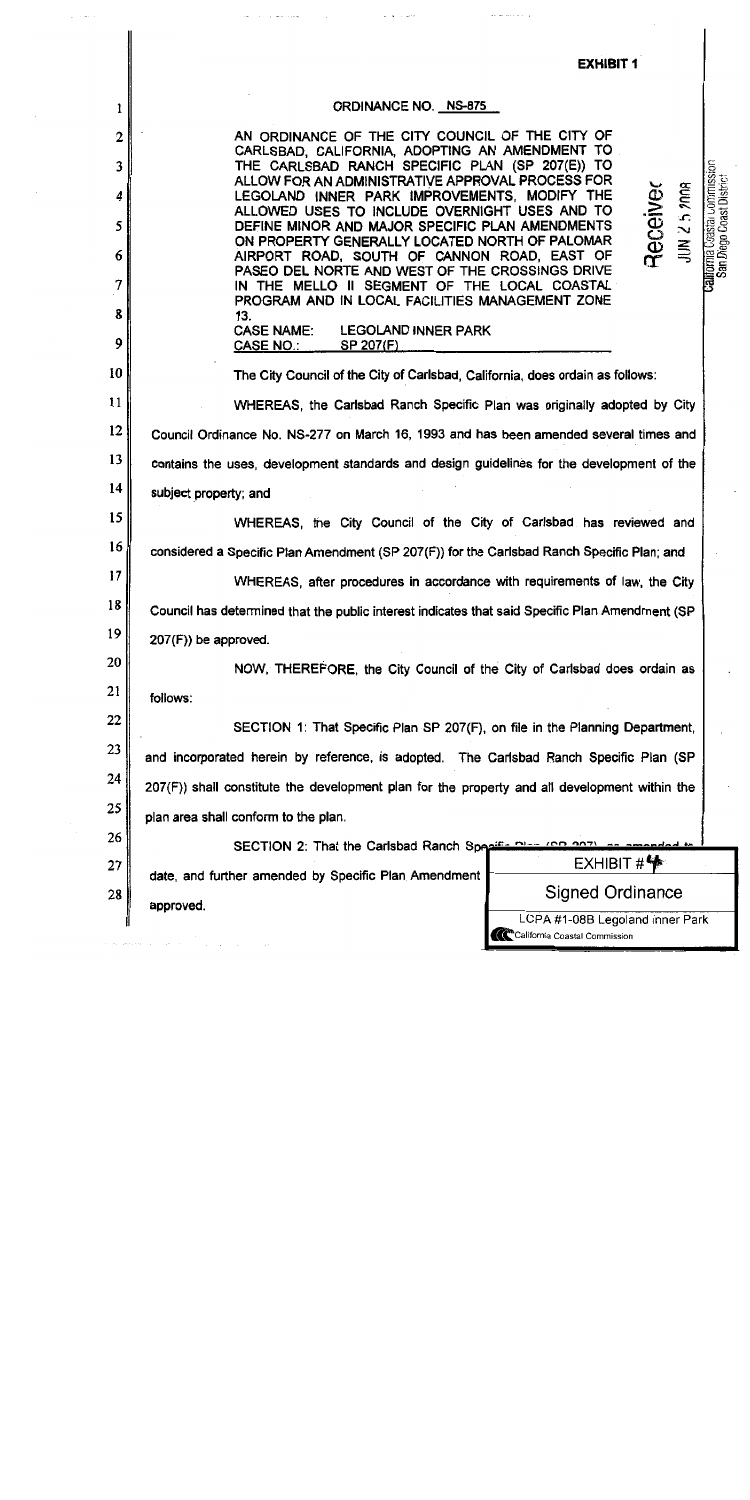SECTION 3: That Specific Plan Amendment SP 207(F) replaces text in the Carlsbad Ranch Specific Plan, as shown on Attachment SP 207(F).

SECTION 4: That the findings and conditions of the Planning Commission in Planning Commission Resolution No. 6356 shall constitute the findings and conditions of the City Council.

**EFFECTIVE DATE:** This ordinance shall be effective thirty days after its adoption, but not until Local Coastal Program Amendment LCPA 90-08(E) is approved by the California Coastal Commission, and the City Clerk shall certify to the adoption of this ordinance and cause it to be published at least once in a publication of general circulation in the City of Carlsbad within fifteen days after its adoption.

 $\mathbf{1}$ 

 $\overline{2}$ 

 $\mathbf{3}$ 

 $\overline{\mathbf{4}}$ 

5

6

 $7\overline{ }$ 

8

9

10

11

 $III$ 

 $III$ 

 $III$ 

 $III$ 

 $III$ 

 $I\!I\!I$ 

 $III$ 

 $III$ 

 $III$ 

 $III$ 

 $III$ 

 $III$ 

 $III$ 

 $III$ 

 $III$ 

111

 $III$ 

25

26

27

28

 $-2-$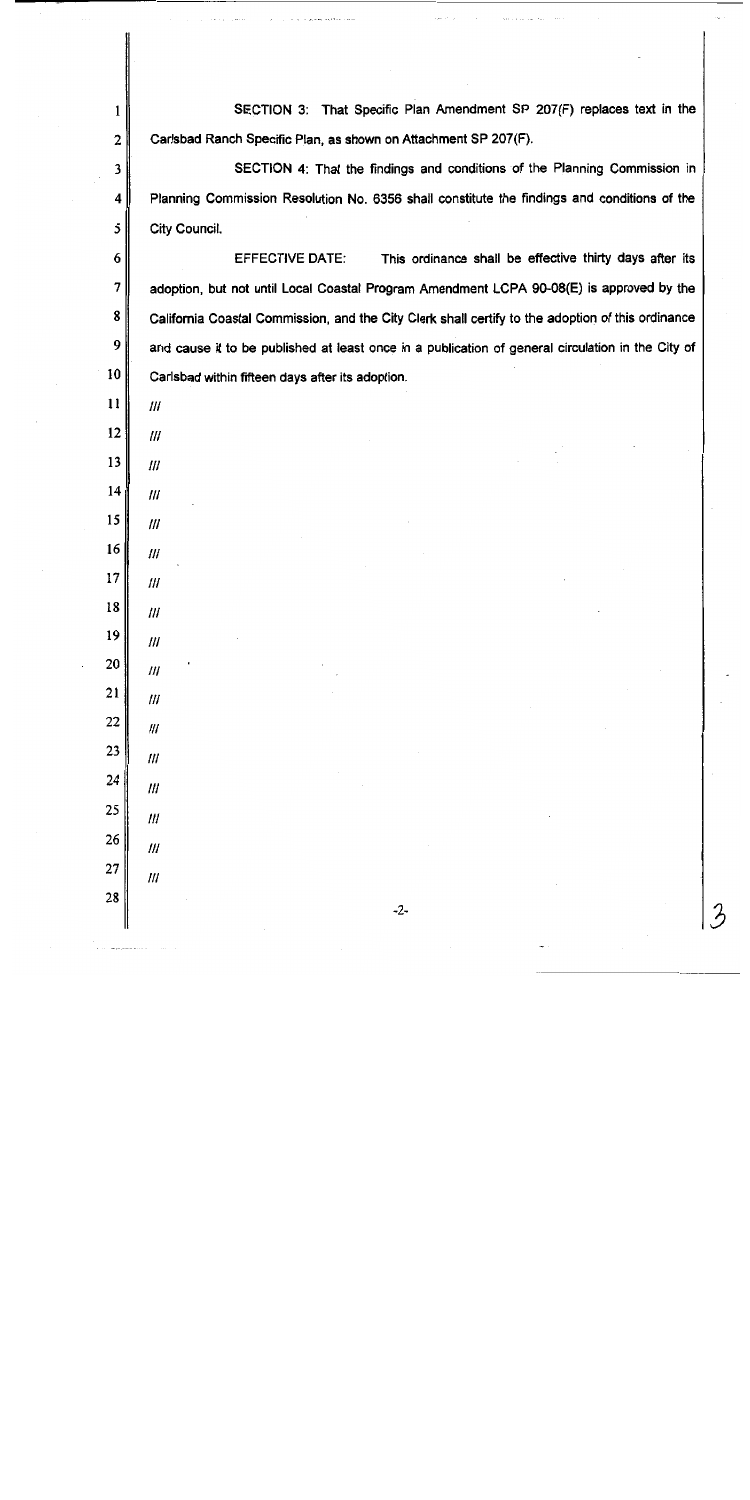INTRODUCED AND FIRST READ at a regular meeting of the Carlsbad City Council on  $\mathbf{1}$  $\overline{2}$ the 5th day of February, 2008, and thereafter.  $\overline{\mathbf{3}}$ PASSED, APPROVED AND ADOPTED at a Regular Meeting of the City Council of the City of Carlsbad on the 12th day of February, 2008, by the following vote: 4 5 6 AYES: Council Members Lewis, Kulchin, Hall, Packard and Nygaard.  $\overline{7}$ NOES: None. 8 **ABSENT:** None. 9 **ABSTAIN:** None. 10 11 APPROVED AS TO FORM AND LEGALITY 12 Signature on file 13 RONALD R. BALL, City Attorney  $14$ Signature on file  $15$ 16  $17$ 18 ATTEST: Signature on file 19 20 21 (SEAL) 22 23 24 25 26 27 28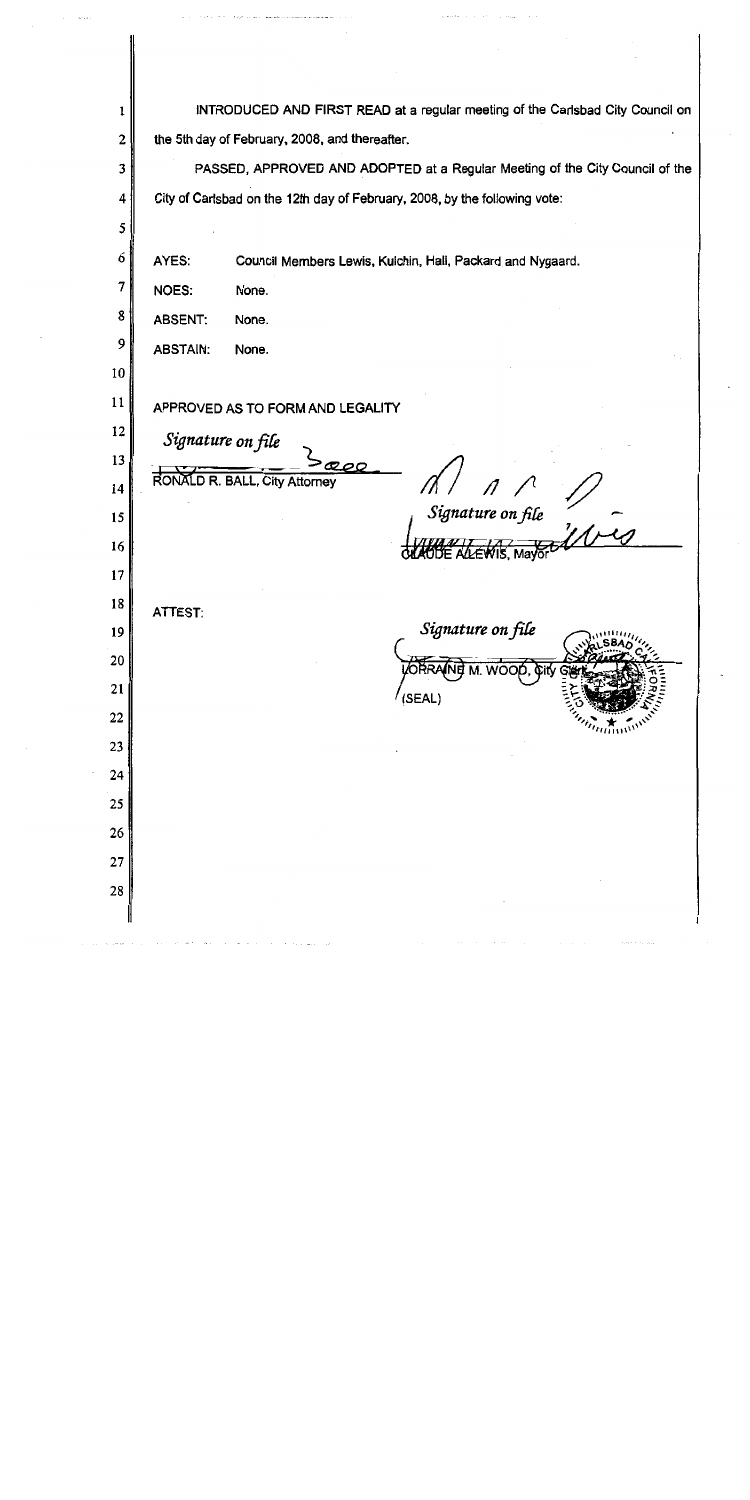SP 207(F)

Figures 8, 9, 10, 11 and 12, found on pages 23 through 27, identify the proposed location of land uses and the development program to be achieved on the developable portion of the Carlsbad Ranch, which is expected to build out over a 10 to 15 year time period.

The acreage contained in the Parcelization map on page 27 does not directly correspond with the land use acreage as contained in the Zone 13 LFMP. The Parcelization map provides separate lots for the developable land and the roadways. While the land use maps contained in the Zone 13 LFMP provides acreage that includes the adjacent roadways in the land use area.

The plans and maps provided in this specific plan are conceptual in nature only. Site Development Plans and/or Conditional Use Permits will be required prior to development in any of the Planning Areas within the Carlsbad Ranch Specific Plan, or as otherwise stated within the Implementation section of each Planning Area-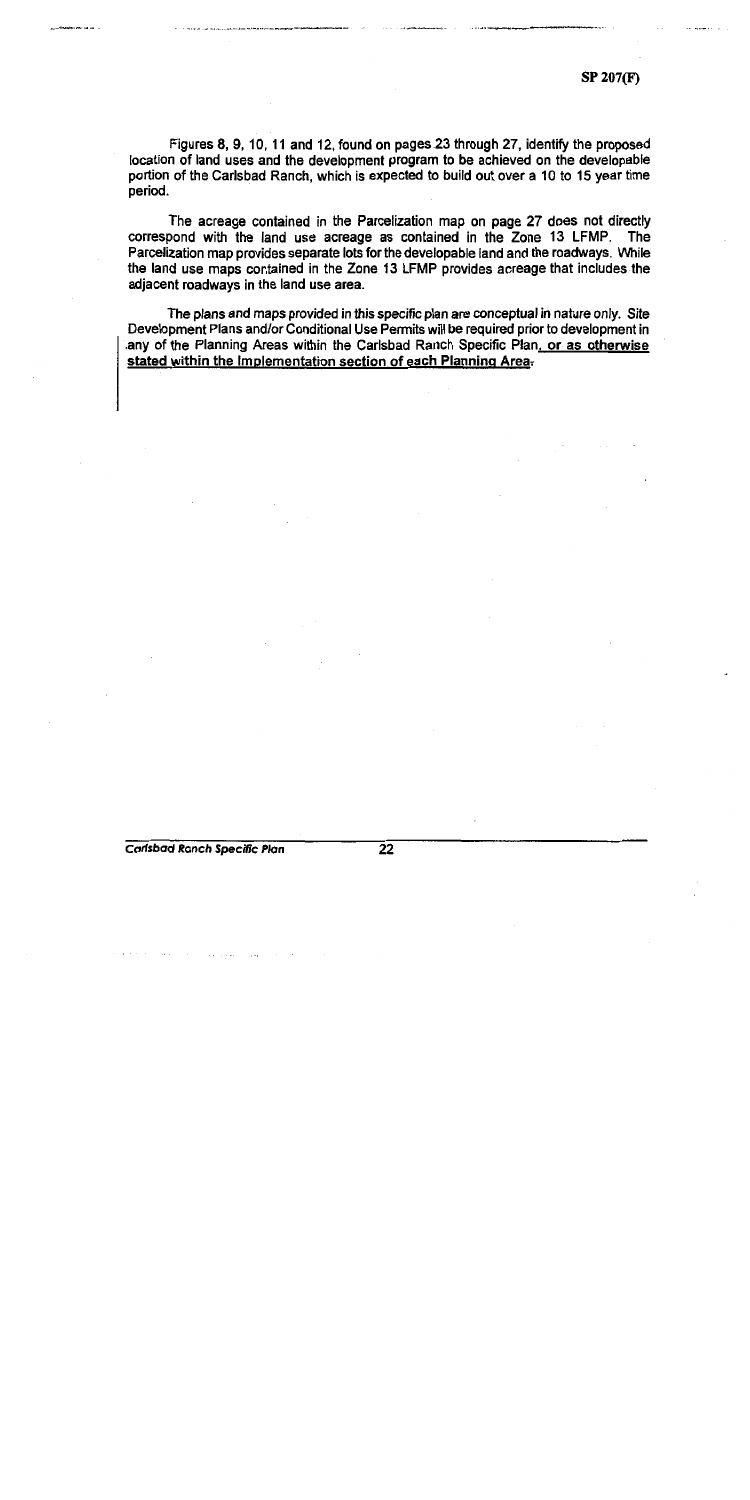#### Ε. PLANNING AREA 4 - LEGOLAND Carlsbad

The focus of LEGOLAND Carlsbad will be on the provision of fun and creative, educational experiences for children in the age group 2 through 13 and their families. The planning and design shall comply with the following criteria:

- Establish the child as the focal point
- Provide for family interaction and fun
- Provide Environmental sensitivity including designing with nature, energy conservation, reuse, and recycling
- Create a "park within a park"
- Facilitate participation and creativity
- Create a world of learning
- Develop theme areas corresponding to LEGO brands
- Provide comfort and quality for quests and staff
- Create synergy with the local community and environment

The overall concept of LEGOLAND Carlsbad may be described as a "park within a park". A significant portion of LEGOLAND Carlsbad will consist of attractive landscape areas with an emphasis on native and water conserving landscapes. Figure 36 on page 116 provides an overall planning summary of LEGOLAND Carlsbad.

#### **PLANNING AREAS**  $\mathbf{1}$

The general planning areas and acreages, which make up LEGOLAND Carlsbad are shown on Figure 35 on page 115. The approximately 128-acre site consists of four-two (24) distinct planning areas. These consist of the Inner Park and, the Outer Park, the Parking and Circulation and the Service and Administration. A brief description of the approximate size and location of each of the planning areas is provided below.

a. **Inner Park** 

The Inner Park is approximately 35-70 acres in size and includes both Active Clusters and Passive Clusters. The Inner Park planning area is located in the central-northern portion of the LEGO property and serves as the core of LEGOLAND Carlsbad.

The Inner Park is accessed through an entrance structure with ticketing booths and turnstiles, an entrance building with quest related facilities and retail uses, restaurant/cafe buildings, public toilets and comfort rooms, and the themed attractions buildings.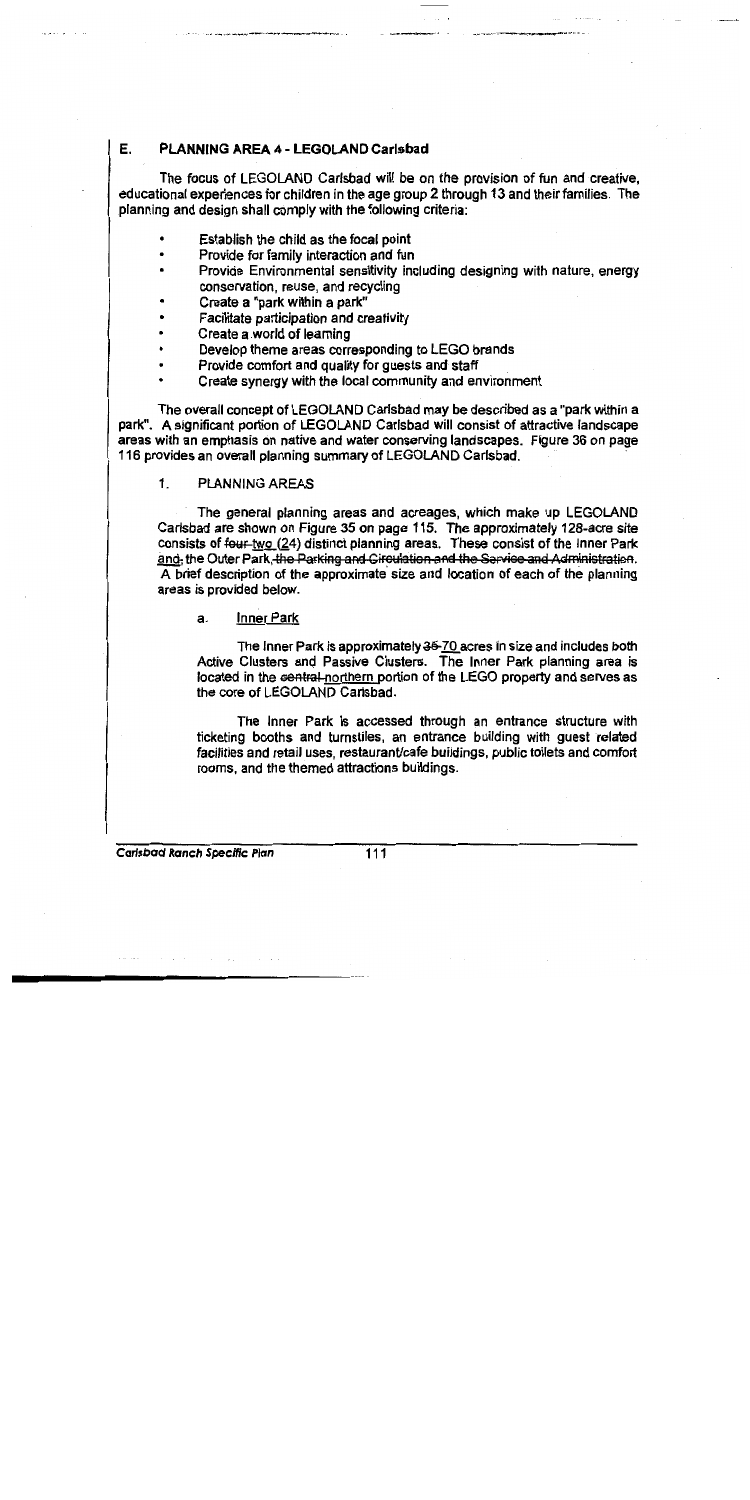The key elements of LEGOLAND Carlsbad are the "Active Clusters" and "Passive Clusters". These key elements are shown on Figure 36 on page 116.

Active Clusters will include LEGO attraction areas such as MINILAND and will be distinguished by plantings, paving, site furnishings, water features, pedestrian trails and landscape lighting. Rides created for these areas will be designed to allow the child and his/her family to view and interact with the LEGO models and attractions. High-speed thrill rides will not be a part of LEGOLAND Carlsbad.

It is anticipated that LEGOLAND Carlsbad will include approximately five (5) Active Clusters. The size of each Active Cluster is expected to be at the range of 2 and 5 acres. Examples of activities which may occur in the Active Clusters include the following:

Miniland - Miniland will be the heart of LEGOLAND Carlsbad. This area will illustrate the creative uses of LEGO bricks in a garden setting. Miniland will be alive with movement and sound and will create landmarks and scenes from the world, North America and California. It will include famous buildings and towns surrounded by landscape settings.

DUPLO Play Town - DUPLO Play Town will focus on younger children. Children can enjoy attractions that will feature DUPLO theme areas and will offer plenty of creative play opportunities. Rides designed for and controlled by small children will allow them to interact with DUPLO model creations. DUPLO buildings will allow children to explore and interact with their surroundings in unique ways.

LEGO Building Workshops - LEGO building workshop areas will be incorporated in several areas of the Park to allow children at different age levels to build their own LEGO creations. Master-classes led by LEGO model designers will offer groups of children and families opportunities to participate in guided building tasks with LEGO bricks and elements.

LEGO Driving School - Among other educational elements will be a driving school for children to learn the rules of the road. The driving school will offer group instructions and testing of skills on a driving course with LEGO instructors. Following this driving experience, children will be awarded their own LEGO driver's license.

**LEGO Attraction Areas - Other attractions in LEGOLAND Carlsbad** emphasize LEGO themes such as Town, Castle, and Pirates.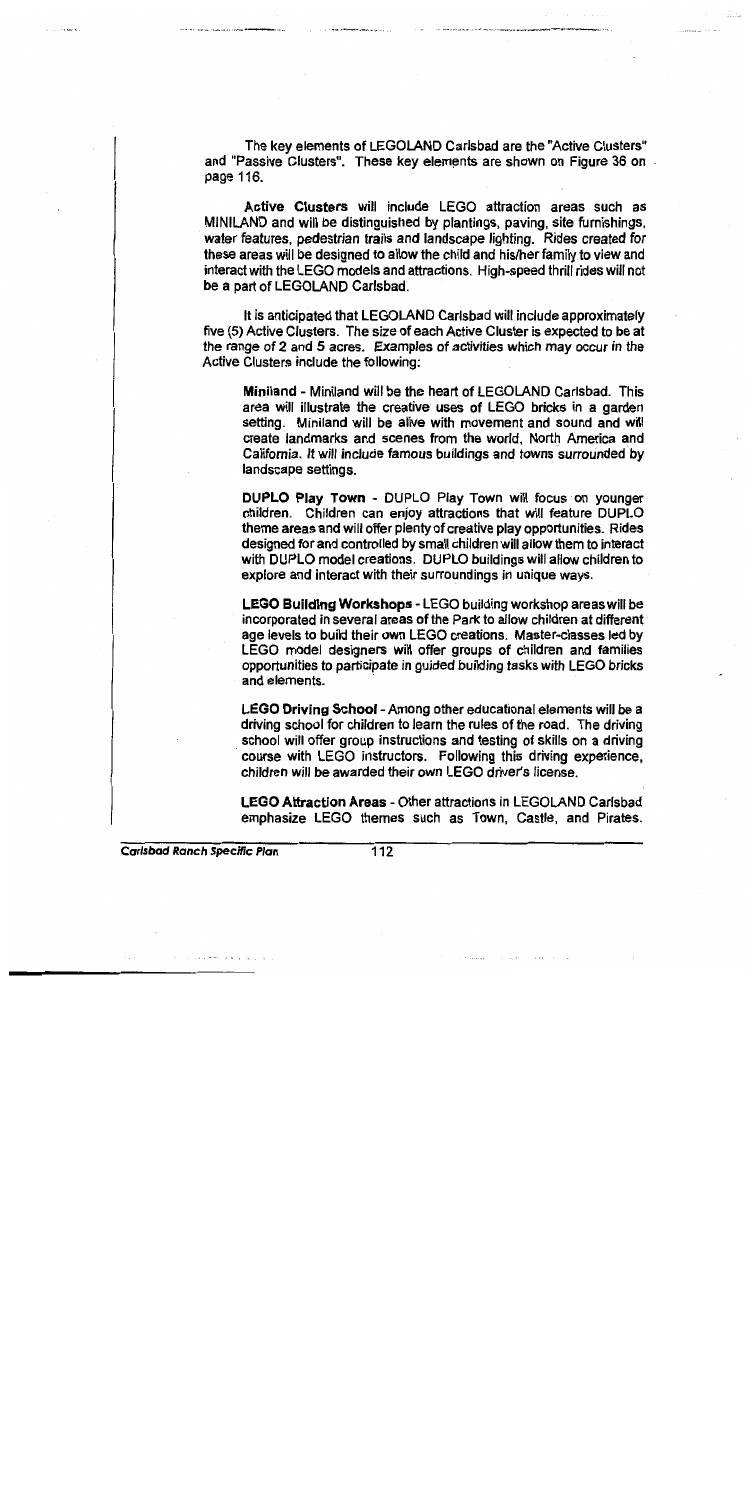Activities created for these areas will be designed to allow the child and his/her family to view and interact with the theme LEGO models and attractions.

**Passive Clusters will be located next to the Active Clusters within the** Inner Park. The Passive Clusters are characterized by unobstructed park like plantings with occasional walkways and limited paving, site furnishings, garden features and landscape lighting. The key objective of the passive clusters is to allow families to picnic, relax, and enjoy the park atmosphere.

#### **Service and Administration**

The Service and Administration planning area is located on the eastern end of the project site. The service and administrative buildings will include storage, workshops, staff, educational and administrative facilities, External waste and storage facilities will be established in connection with the storage building.

#### b. **Outer Park**

The Outer Park contains landscape areas and parking facilities for LEGOLAND Carlsbad. - which may accommodate future Inner Park expansion. The Outer Park also contains landscaped buffers which lie between LEGOLAND Carlsbad and the adjacent LEGO Drive. The landscaped service road will be located within the Outer Park.

The actual boundaries of both the Inner Park and Outer Park as well as the acreage of the Planning Areas may vary and will be precisely determined at the time of the Site Development Plan review.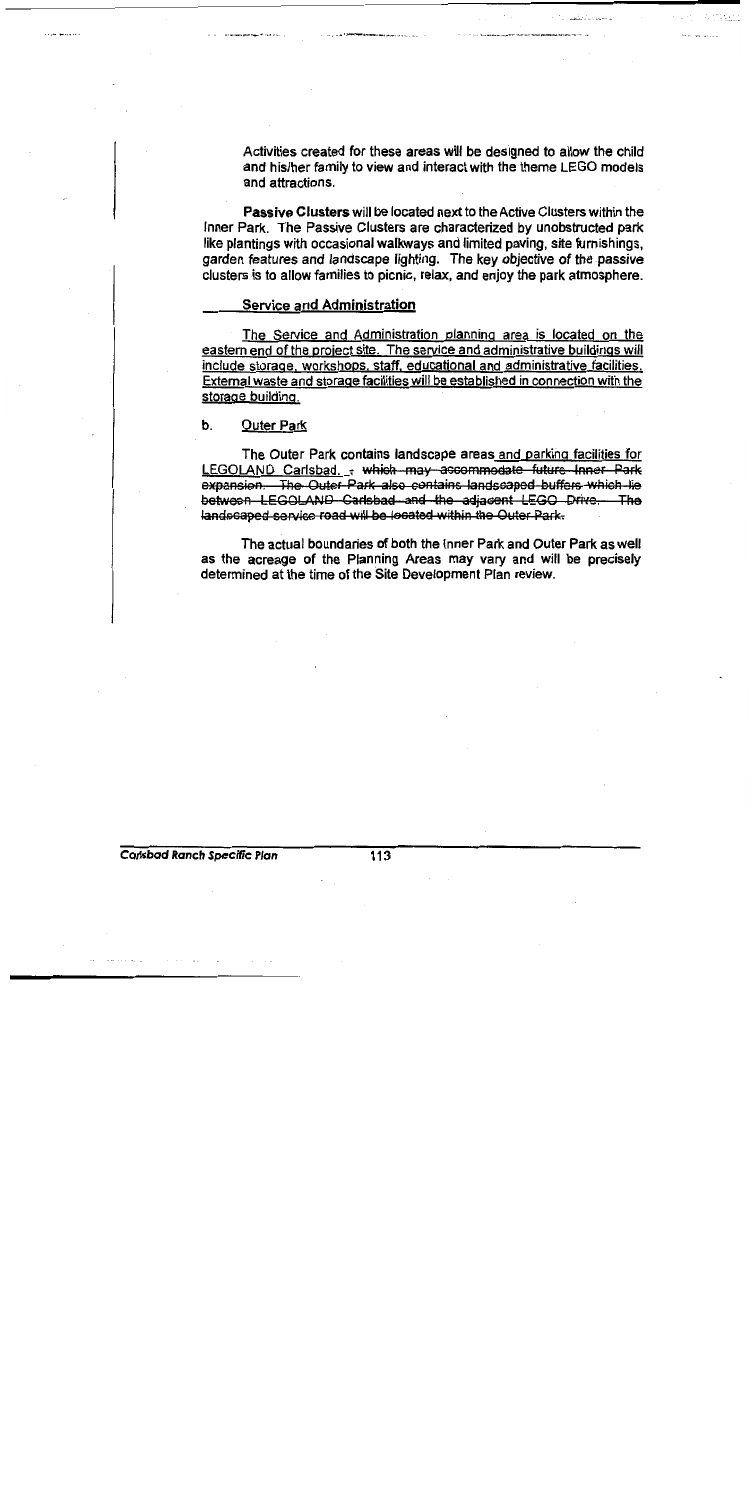#### Parking and Circulation

Proposed parking consists of areas for quest parking, bus parking, recreation vehicle and employee parking. Guest parking includes provisions for handicap parking in accordance with the Americans with Disabilities Act. In an effort to work with the existing topography of the site and maximize views within LEGOLAND Carlsbad, the parking area is designated for the southern portion of the LEGO site. Access to the quest parking will be taken from LEGO Drive by way of Cannon Road. All directional signage including freeway signs, signs on Palomar Airport Road and promotional advertisements shall direct motorists towards Cannon Road. Parking expansion space will be provided within the LEGO park site adjacent to the parking lot on the south. This will also provide space for parking overflow should it be needed during peak visitor days.

Employee and bus parking facilities will be provided at the southeastern portion of the site. Access to these areas will be from Palomar Airport Road via Hidden Valley Road. Emergency vehicle access is also provided via Hidden Valley Road. Details of the parking areas will be provided as a part of the application for the Site Development Plan.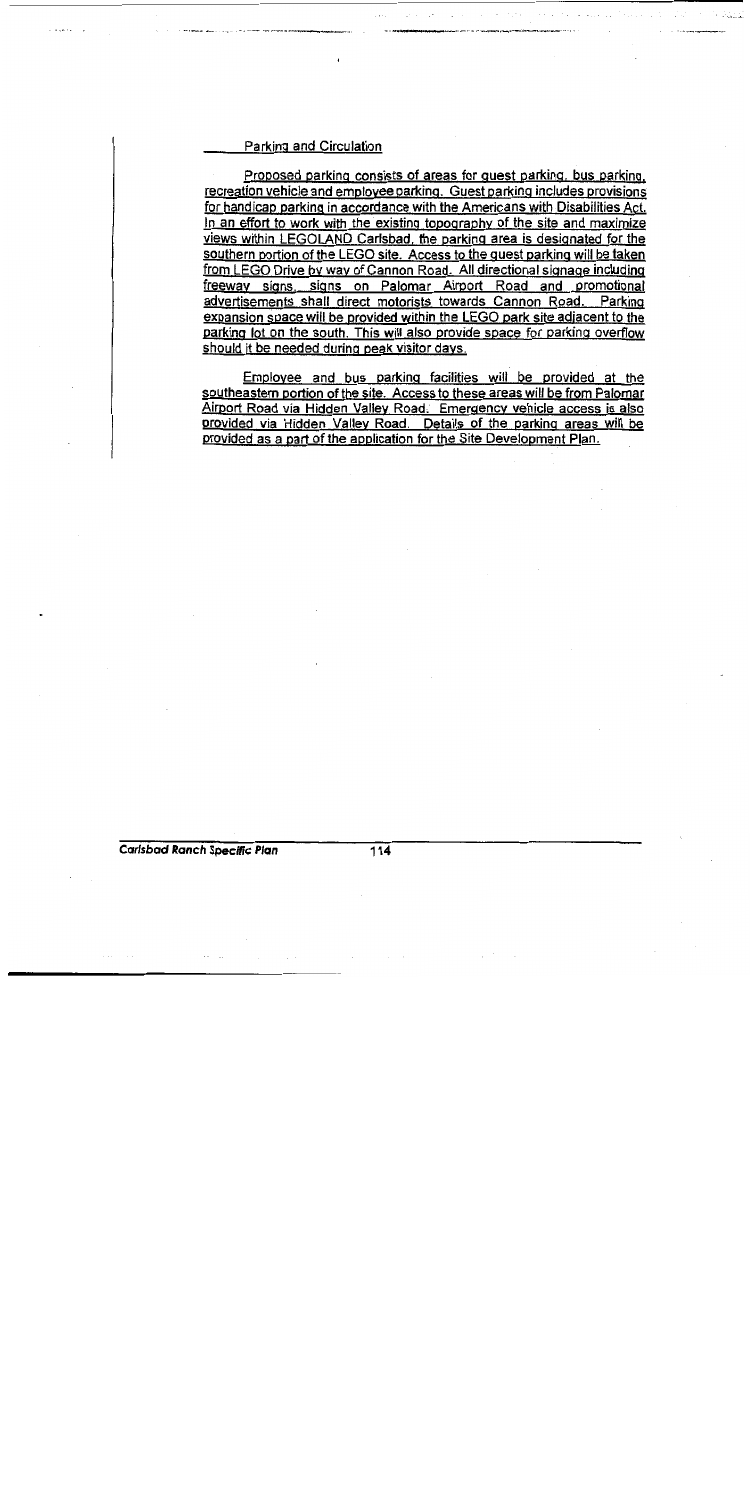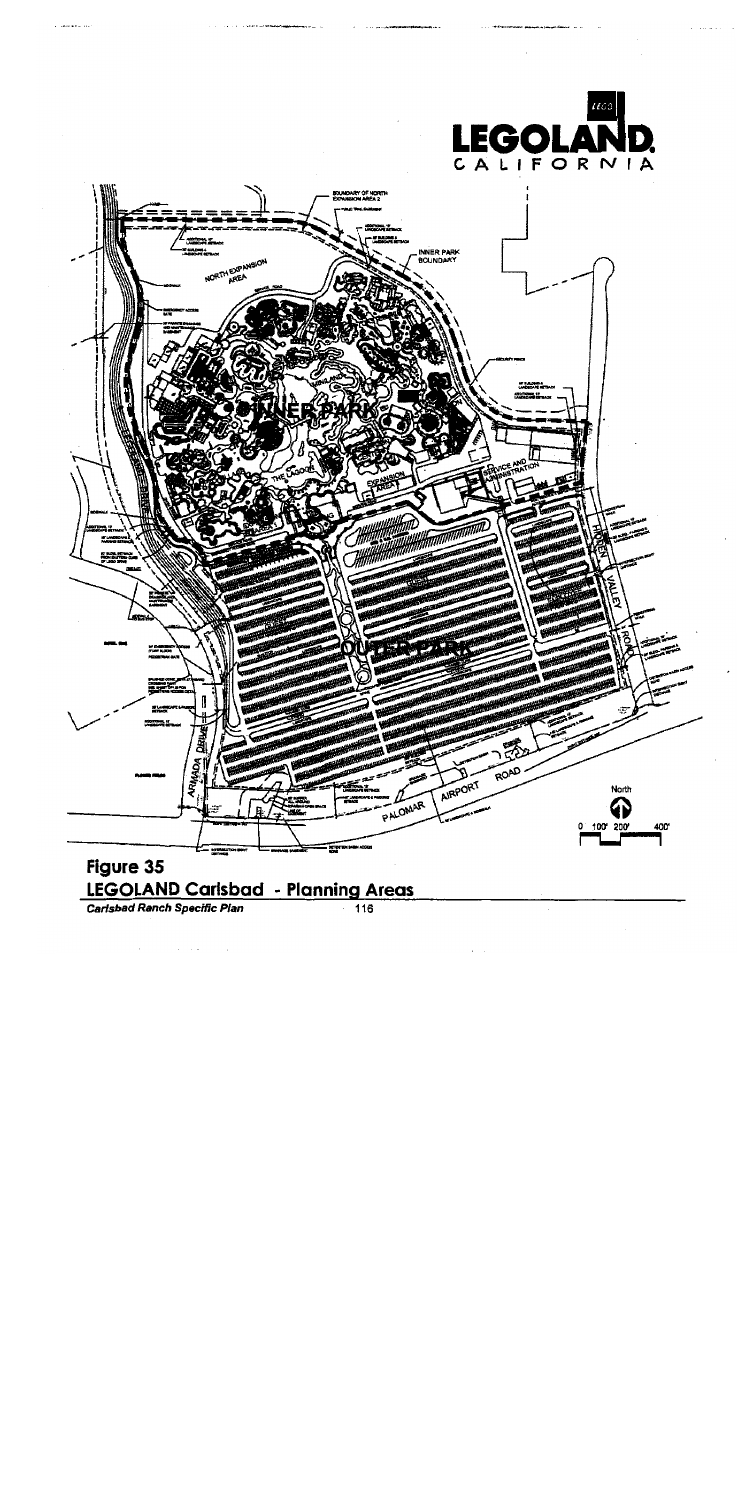#### **Parking and Circulation**

Proposed parking consists of areas for guest parking, bus parking, recreation vehicle and employee parking. Guest parking includes provisions for handicap parking in accordance with the Americans with Disabilities Act. In an effert to work with the existing topography of the site and maximize views within LEGOLAND Carlsbad, the parking area is designated for the southern portion of the LEGO site. Access to the quest parking will be taken from LEGO Drive by way of Cannon Road. All directional signage including freeway signs, signs on Palomar Airport Road and promotional advertisements shall direct motorists towards Cannon Road. - Parking expansion space will be provided within the LEGO park site adjacent to the parking lot on the south. This will also provide space for parking overflow should it be needed during peak visitor days.

Employee and bus parking facilities will be provided at the southeastern portion of the site. Access to these areas will be from Palomar Airport Road via Hidden Valley Road. Emergency vehicle access is also provided via Hidden-Valley Road. Details of the parking areas will be provided as a part of the application for the Site Development Plan.

**Service and Administration** 

The Service and Administration planning area is proposed to be located on the eastern end of the project site. The service and administrative buildings will include storage, workshops, staff, educational and administrative facilities. External waste and storage facilities will be established in connection with the storage building.

#### $2.$ DEVELOPMENT STANDARDS

The following are specific development and design guidelines applicable to However, Section III A. GENERAL DEVELOPMENT this Planning Area. STANDARDS AND DESIGN GUIDELINES beginning on page 63 contains additional development standards and design guidelines that are applicable to all Planning Areas within this Specific Plan Amendment.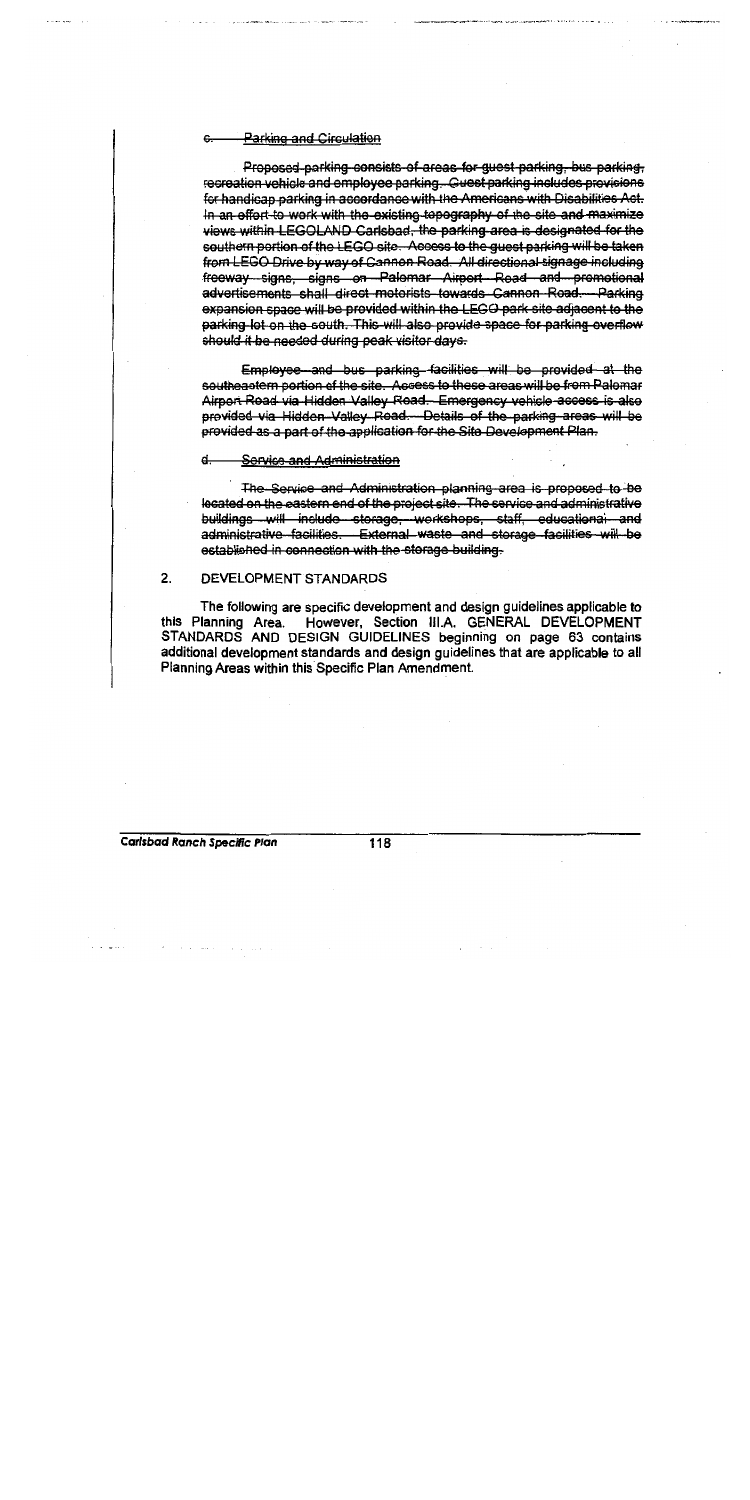#### Permitted uses within LEGOLAND Carlsbad are as follows: a.

- Entrance facility;
- Toll "plaza":
- Retail shops, not including drive-up or drive-in services;
- Restaurants, not including drive-up or drive-in services;
- Service buildings associated with Park activities;
- Offices related to Park activities, business and administration;
- Ancillary uses related to LEGO park;
- Indoor and outdoor facilities for children related to entertainment and education including overnight uses, but not including high-speed thrill rides (those rides typically oriented towards the teenage and young adult audience);
- Water features, lakes:
- Picnic areas:
- Landscaped areas:
- Guest services and facilities;
- Accessory uses which are clearly incidental or necessary to principal permitted uses:
- People moving systems;
- Signs related to Park activities;
- Parking;
	- Any other uses as determined by the Planning Director to be of the same general character as the uses listed above.
- Permitted temporary uses within LEGOLAND Carlsbad which are b. limited in duration, but occur from time to time, are as follows:
	- Festivals:
	- Craft fairs:
	- Markets:
	- Construction facilities; trailers, equipment and material storage areas; ancillary uses related to project construction.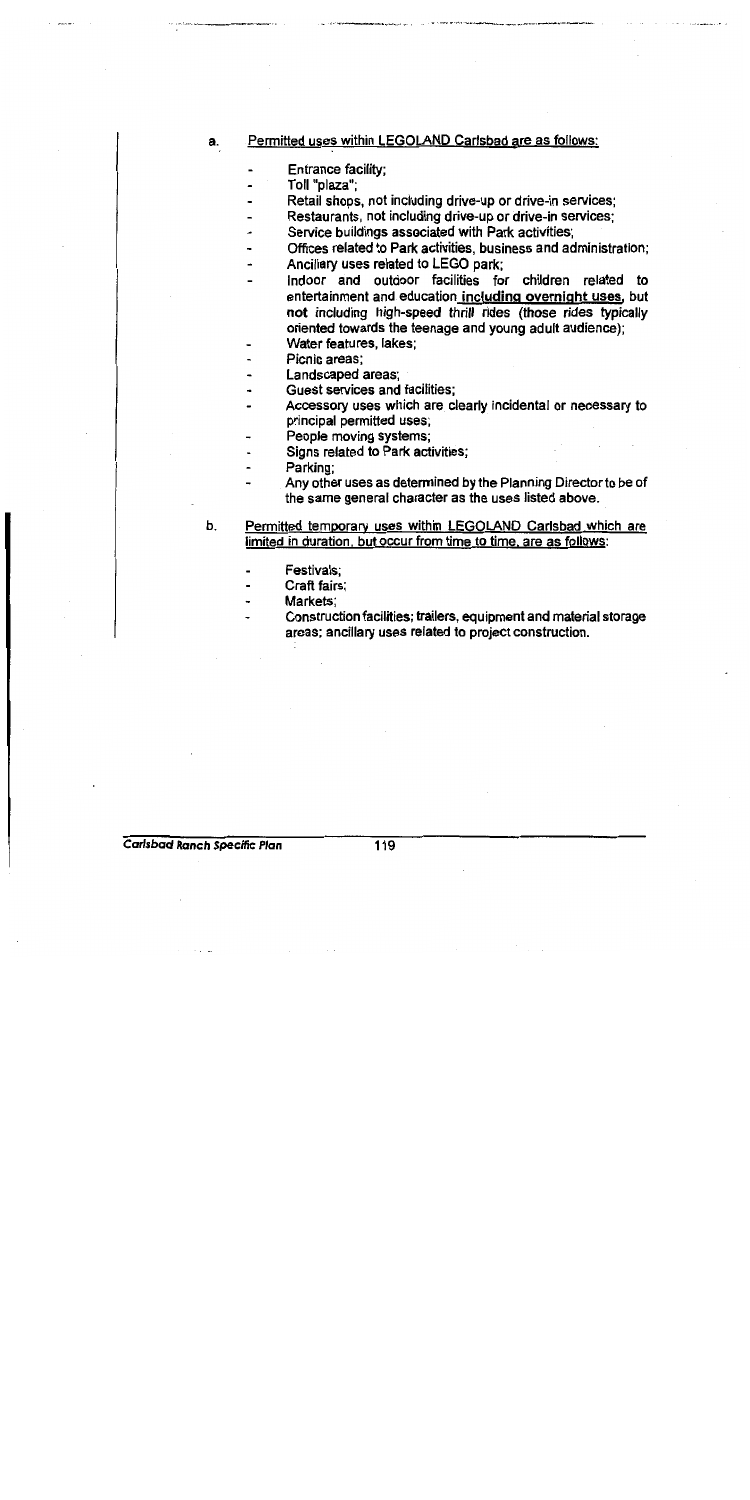#### $3.$ Planning Area 3

Any development of the property including hotels and/or commercial living units (timeshares) shall be subject to the approval of a Site Development Plan pursuant to Section 21.06 (Qualified Overlay Zone) of the Carlsbad Municipal Code. In addition, a hotel or commercial living unit (timeshare) project shall be subject to the requirements of Section 21.42.010(10) of the Carlsbad Municipal Code. In addition to the above requirements, the City Council shall make the final decision to approve or disapprove the Site Development Plan.

Any other uses proposed for this site that is not specifically addressed herein shall be subject to all applicable processing requirements of the underlying zone and Title 21 (Zoning) of the Carlsbad Municipal Code.

#### 4. Planning Area 4 (LEGOLAND Carlsbad)

Any development of the property shall be subject to the approval of a Site Development Plan pursuant to Section 21.06 (Qualified Overlay Zone) of the Garlsbad Municipal Code. Due to the unique nature of LEGOLAND Carlsbad, the Site Development Plan shall be submitted to both the Planning Commission and City Council for review. The City Council shall make the final decision to approve or disapprove the Site Development Plan. This specific plan authorizes and approves a LEGOLAND family park as a permitted use of the Planning Area for zoning purposes and, therefore, a conditional use permit shall not be required pursuant to Section 21.42.010(5)(F) of the Carlsbad Municipal Code.

Planning Area 4 contains the entire LEGOLAND theme park. As shown on Exhibit 35, the park is divided into the inner park and the outer park. The inner park contains all of the existing attractions, food services and administrative services and areas for future expansion. The outer park is the area reserved for parking and a large portion of the perimeter landscape buffer. This specific plan authorizes and approves a LEGOLAND family park as a permitted use subject the approval of a Site Development Plan. A Site Development Plan (SDP 96-14) and Coastal Development Permit (CDP 96-16) were approved for the entire park by City Council Resolution 97-670 on May 20,1997. This specific plan authorizes and approves a LEGOLAND family park as a permitted use of the Planning Area for zoning purposes and, therefore, a conditional use permit shall not be required pursuant to Section 21.42.010(5)(F) of the Carlsbad Municipal Code. Any development of the property shall be subject to the processes as described below.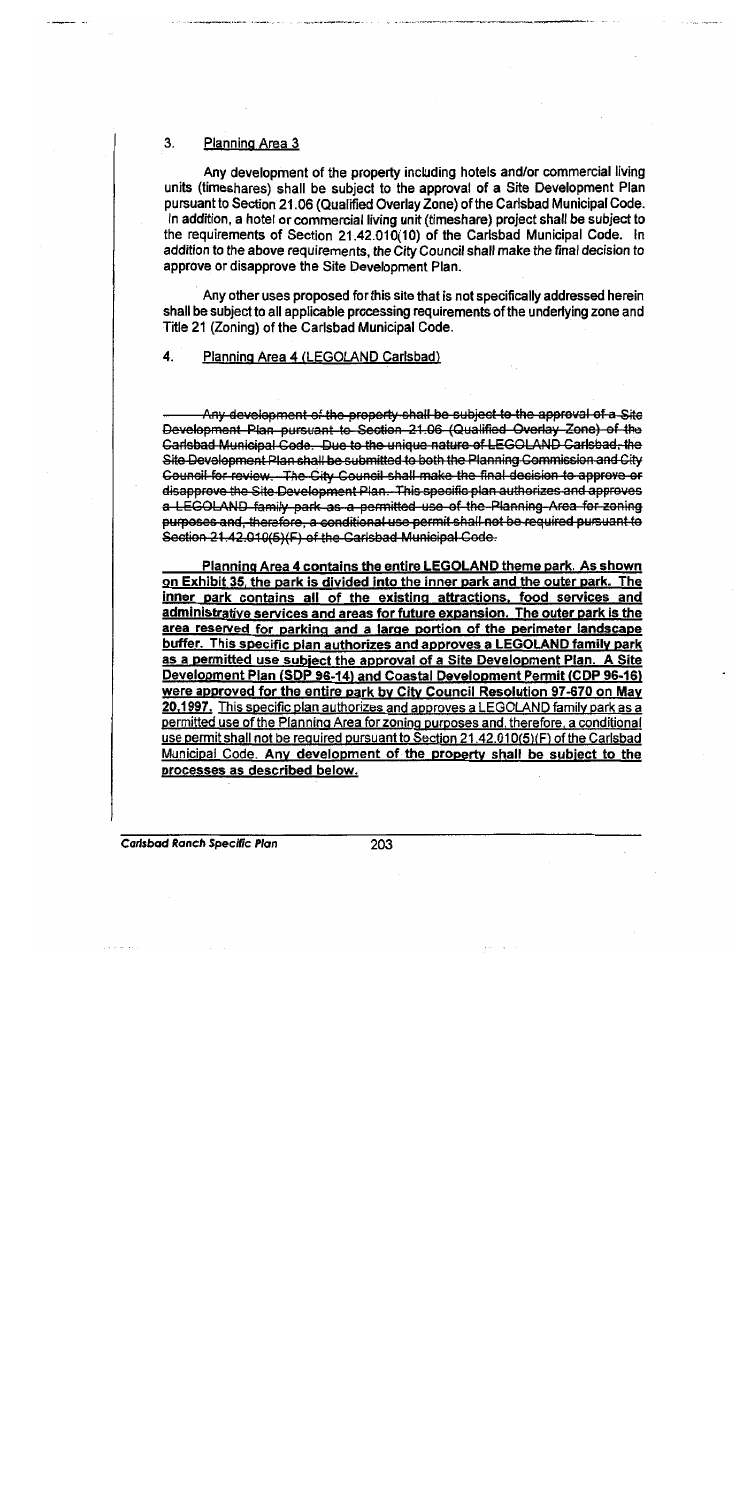**Outer Park** 

Any development within the Outer Park shall be subject to the approval of a Site Development Plan pursuant to Section 21.06 (Qualified Overlay Zone) of the Carlsbad Municipal Code.

#### **Inner Park**

All future park projects within the Inner Park that comply with the development standards and design guidelines set forth in this Specific Plan shall be processed as a Minor Site Development Plan and Minor Coastal Development Permit subject to Planning Director approval. The Planning Director shall ascertain all facts pertinent to the proposed development and shall approve, conditionally approve, disapprove or give notice of referral to the Planning Commission, together with the findings and reasons for such action. An application for a Minor Site Development Plan/Minor Coastal Development Permit shall be made in accordance with the procedures set forth below:

(1) An application for a Minor Site Development Plan/Minor Coastal Development Permit may be made by the record owner or owners of the property affected or the authorized agent of the owner or owners. The application shall be filed with the Planning Director upon forms provided by him. The application shall be accompanied by adequate plans which allow for detailed review, a legal description of the property and all other materials and information specified by the **Planning Director.** 

(2) At the time of filing the application, the applicant shall pay a processing fee in an amount specified by City Council resolution.

(3) If the applicant contemplates the construction of a LEGOLAND project in phases, the application shall so state and shall include a proposed phasing schedule.

(4) For minor coastal development permits, notwithstanding Section 21.201.080, all applications regardless of the cost of development shall be approved or disapproved by the Planning Director.

**Findings of the Planning Director.** 

In approving a Minor Site Development Plan/Minor Coastal Development Permit, the Planning Director shall make the following findings: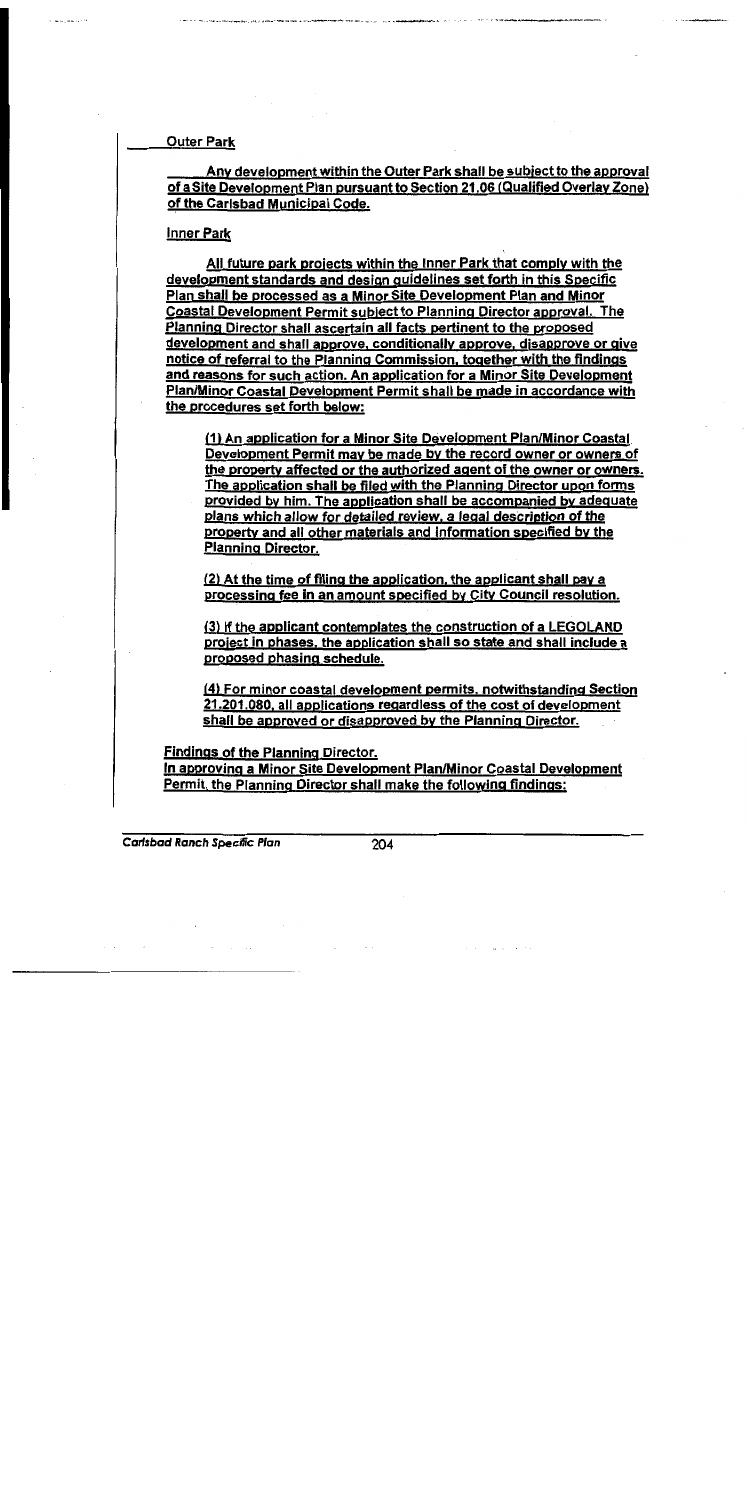(1) That the requested use is properly related to the site. surroundings and environmental settings, is consistent with the various elements and objectives of the general plan, will not be detrimental to existing uses or to uses specifically permitted in the area in which the proposed use is to be located, and will not adversely impact the site, surroundings or traffic circulation;

(2) That the site for the intended use is adequate in size and shape to accommodate the use;

(3) That all of the yards, setbacks, walls, fences, landscaping, and other features necessary to adjust the requested use to existing or permitted future uses in the neighborhood will be provided and maintained:

(4) That the street system serving the proposed use is adequate to properly handle all traffic generated by the proposed use

(5) The development has no adverse effect individually or cumulatively on coastal resources or public access to the shoreline or along the coast.

Notification.

The planning director shall notify the applicant in writing of any decision made on a Minor Site Development Plan/Minor Coastal Development Permit.

**Effective Date of Order and Appeal of Planning Director Decision.** The effective date of the Planning Director's decision and method for appeal of such decision shall be governed by Section 21.54.140 of the municipal code.

**Development Agreement** 

Additionally, a Development Agreement may be entered into between the City of Carlsbad and LEGO. This Development Agreement shall not conflict with the requirements of this specific plan.

Amendments to the Site Development Plan

The following types of minor amendments may be approved administratively by the Planning Director: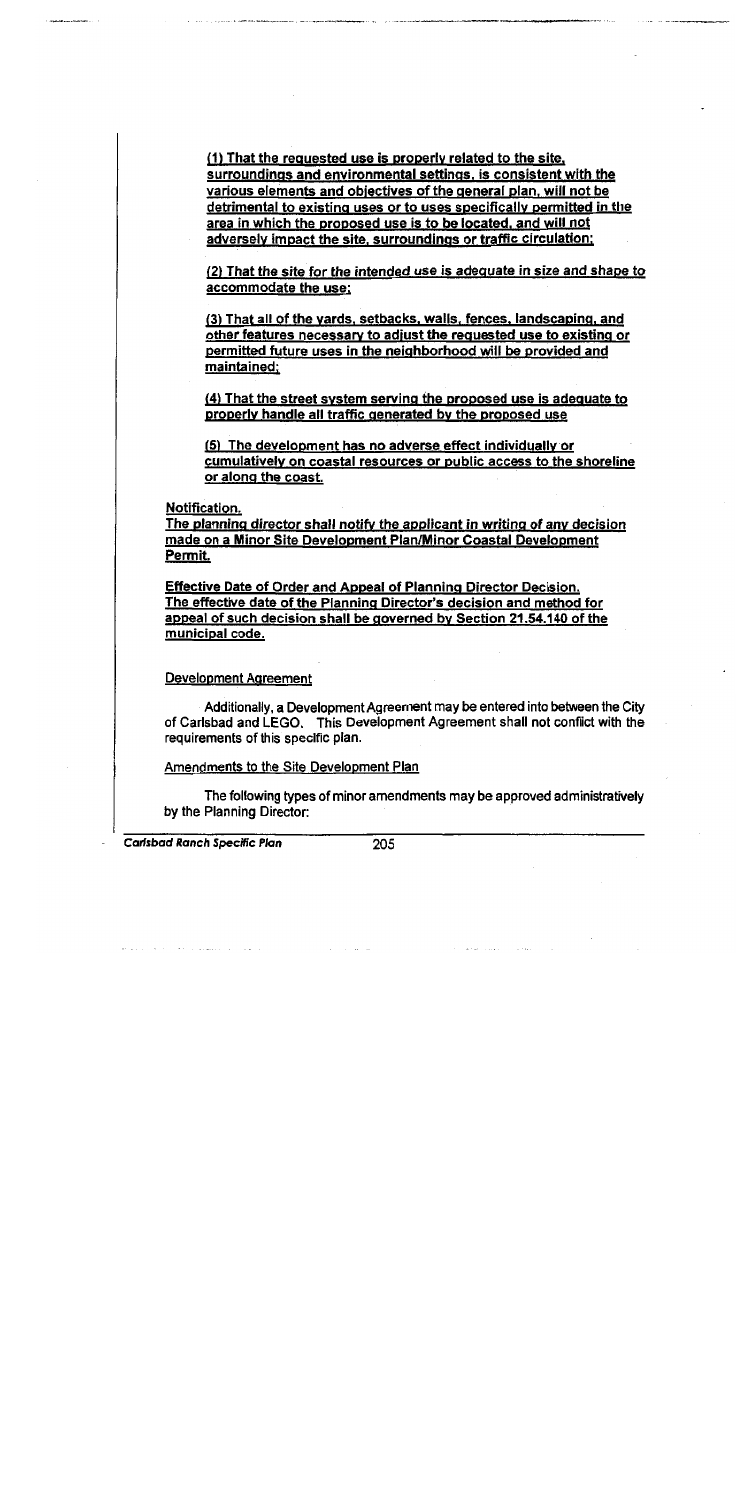- Changes to the design and location of landscaping within the interior  $a.$ of the park.
- Revisions to the design and landscaping of the parking area that will b. not substantially impact vehicular or pedestrian access.
- The relocation of attractions within the interior of the park that will not C. substantially alter the appearance of the park from any adjacent public road.
- Revisions to the architecture of buildings as long as the revisions are đ. in conformance with the Design Guidelines of Section IV.E.3 ( LEGOLAND Carlsbad Design Guidelines) of this specific plan.
- e. Any other similar type of revisions determined to be minor in nature by the Planning Director.

All other amendments to the Site Development Plan shall be reviewed and approved by the Planning Commission pursuant to the procedures contained within Chapter 21.06 of the Carlsbad Municipal Code and, additionally, the Planning Commission shall have the right to refer any substantial amendments of a controversial nature to the City Council.

#### 5. Planning Area 5

Any development of the property including hotels and/or commercial living units (timeshares) shall be subject to the approval of a Site Development Plan pursuant to Section 21.06 (Qualified Overlay Zone) of the Carlsbad Municipal Code. In addition, a hotel or commercial living unit (timeshare) shall be subject to the requirements of Section 21.42.010(10) of the Carlsbad Municipal Code. In addition to the above requirements, the City Council shall make the final decision to approve or disapprove the Site Development Plan.

Any other uses proposed for this site that are not specifically addressed herein shall be subject to all applicable processing requirements of the underlying zone and Title 21 (Zoning) of the Carlsbad Municipal Code.

#### 6. Planning Area 6

Any development of the property shall be subject to the approval of a Site Development Plan pursuant to Section 21.06 (Qualified Overlay Zone) of the Carlsbad Municipal Code. Any other uses proposed for this site that are not specifically addressed herein shall be subject to all applicable processing requirements of the underlying zone and Title 21 (Zoning) of the Carlsbad Municipal Code.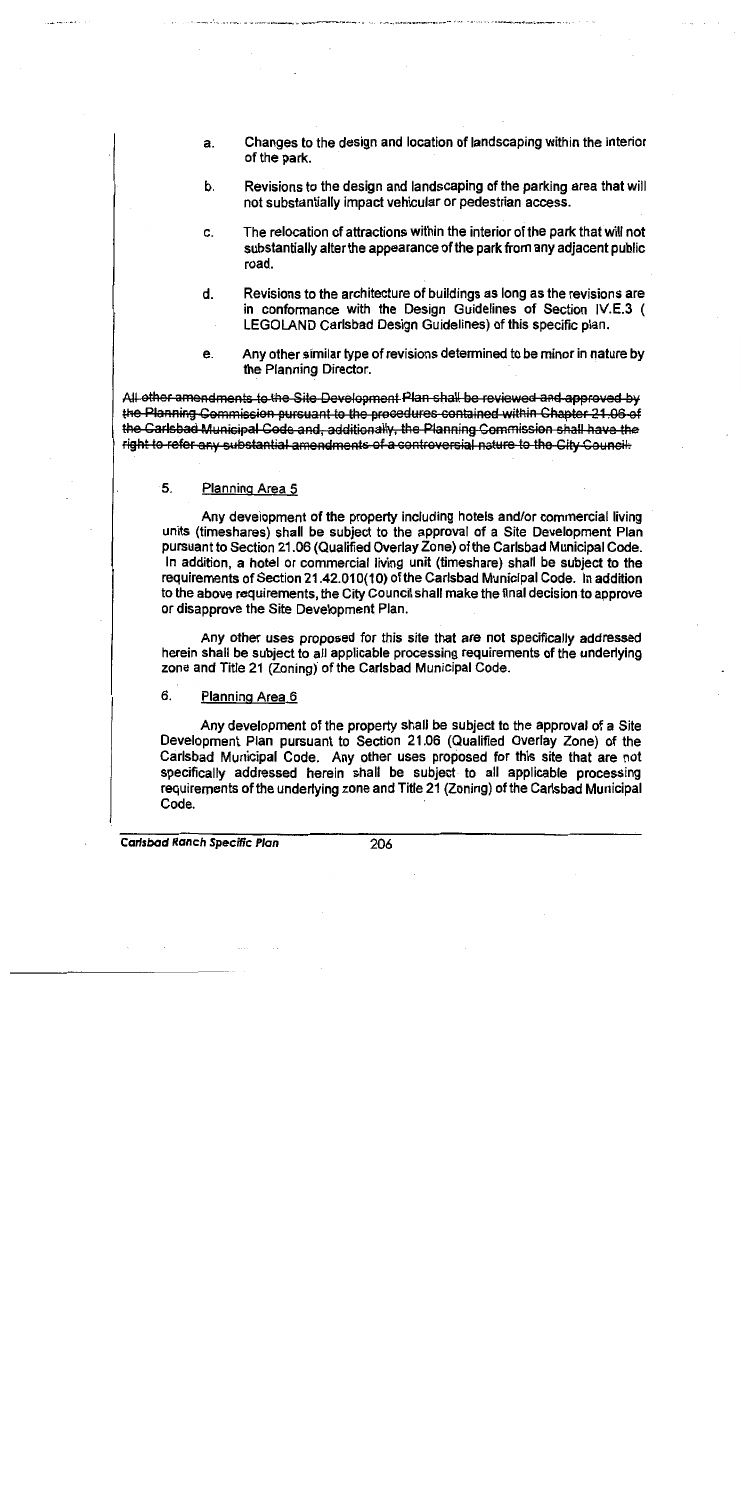# **VIII. SPECIFIC PLAN ADMINISTRATION**

#### А. **INTRODUCTION**

Approval of this Specific Plan signifies acceptance by the City of a general framework as well as specific development standards for the build out of Carlsbad Ranch. It is anticipated that certain amendments to the specific plan may be necessary during the development of the area. Any amendments to the specific plan shall occur in accordance with the Carlsbad General Plan and the amendment process described in this section. Amendments may be initiated by the City Council or the property owner.  $\rightarrow$ 

Amendments to the Carlsbad Ranch Specific Plan shall be subject to the review and approval of the City Council provided public input has been solicited through public hearings. The Planning Commission shall first hear and consider all applications for an amendment to the specific plan. The Planning Commission shall prepare a recommendation and findings on all applications for an amendment to the City Council. As required by the Government Code and the California Environmental Quality Act all agencies significantly affected by the amendment to the plan shall also be notified of the proposed action prior to approving the amendment of the specific plan.

Depending on the extent and impact of the a proposed Specific Plan Amendment, a subsequent Environmental Impact Report or mitigated negative declaration which focuses on the new impacts may be warranted. Two categories of amendments to the Specific Plan can be processed: Minor and Maior Specific Plan Amendments.

#### **B. STATE REQUIREMENTS**

As contained in Section 65450, et. seq. of the California Government Code, a specific plan shall be prepared, adopted, and amended in the same manner as a general plan, except that a specific plan may be adopted by resolution or by ordinance and may be amended as often as deemed necessary by the legislative body. No specific plan may be adopted or amended unless the proposed plan or amendment is consistent with the City's General Plan.

#### C. **LOCAL REQUIREMENTS**

It is anticipated that certain amendments to the specific plan may be necessary during the development of the area. Any amendments to the specific plan shall occur in assordance with the Carlsbad General Plan. The amendment process is described below. Amendments may be initiated by the City Council or the property owner.

All amendments shall be submitted to the California Coastal Commission for their review and approval, prior to their enactment, in accordance with the Coastal Act of 1976 and the California Code of Regulations.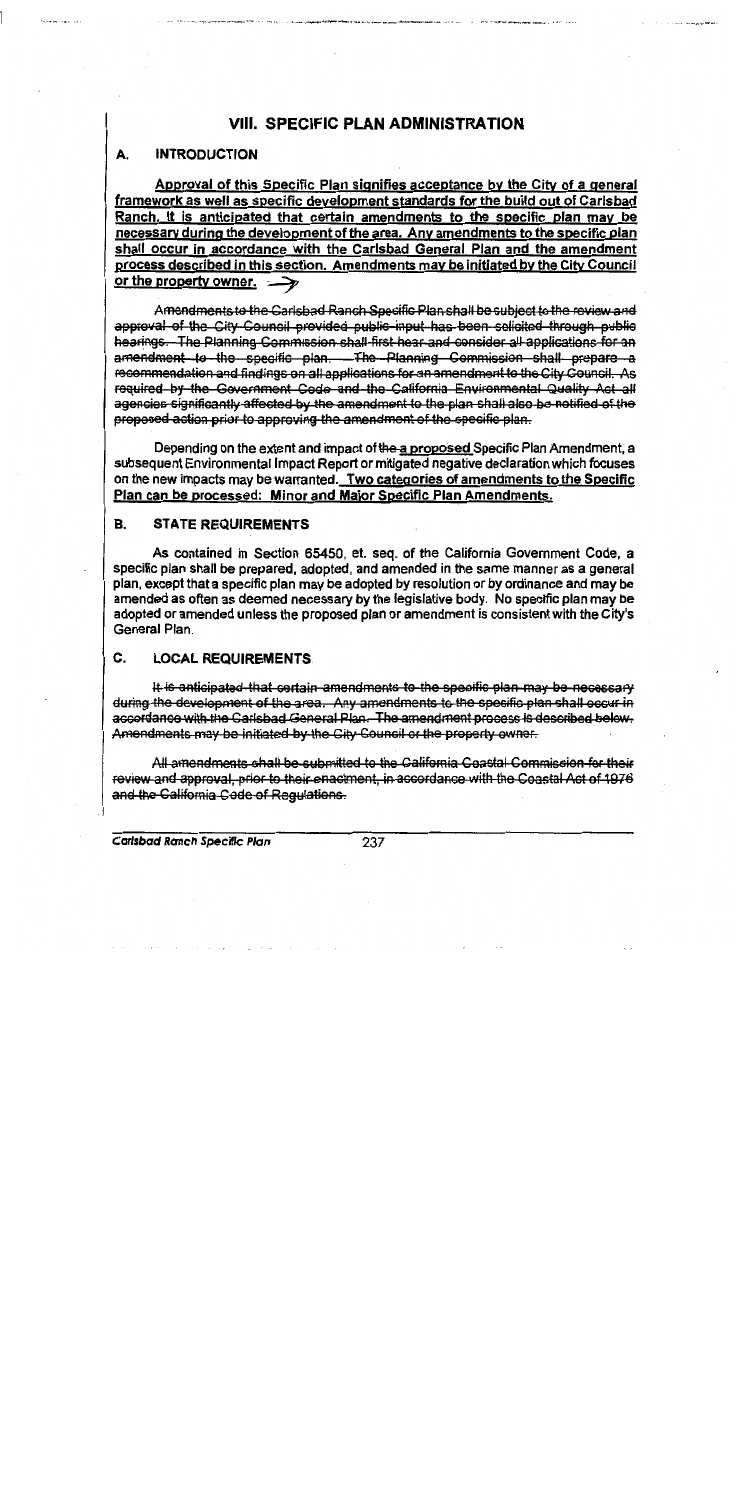| <b>MINOR SPECIFIC PLAN AMENDMENTS</b><br>1.                                                                                                                                                                                                                                                                                                                                                                                                                                                                                                                                |
|----------------------------------------------------------------------------------------------------------------------------------------------------------------------------------------------------------------------------------------------------------------------------------------------------------------------------------------------------------------------------------------------------------------------------------------------------------------------------------------------------------------------------------------------------------------------------|
| Minor amendments that meet the criteria noted below shall be<br>reviewed for approval administratively by the Planning Director:                                                                                                                                                                                                                                                                                                                                                                                                                                           |
| Expansions or reductions of up to 10% in area may be allowed<br>a.<br>by the Planning Director.                                                                                                                                                                                                                                                                                                                                                                                                                                                                            |
| Realignment or modification of internal streets serving the<br>b.<br>project, lot lines, site access locations, easement locations<br>and grading adjustments, if approved by Planning Director and<br><b>City Engineer.</b>                                                                                                                                                                                                                                                                                                                                               |
| Minor modifications that do not change the densities or uses of<br>c.<br>the subject property as determined by the Planning Director.                                                                                                                                                                                                                                                                                                                                                                                                                                      |
| <b>Modification of design criteria such as minor architectural style</b><br>d.<br>or detail changes, landscape treatments, fencing, lighting, etc.,<br>provided the modifications are in substantial conformance with<br>purpose and intent of the design criteria in the Specific Plan; and<br>with the baseline approval of the subject project.                                                                                                                                                                                                                         |
| A Local Coastal Program Amendment will not be required for Minor Specific                                                                                                                                                                                                                                                                                                                                                                                                                                                                                                  |
| Plan Amendments.                                                                                                                                                                                                                                                                                                                                                                                                                                                                                                                                                           |
| 2.<br><b>MAJOR SPECIFIC PLAN AMENDMENTS</b>                                                                                                                                                                                                                                                                                                                                                                                                                                                                                                                                |
| All modifications to the Carlsbad Ranch Specific Plan that do not meet<br>the criteria of a Minor Amendment as determined by the Planning Director<br>through the criteria listed above shall require a Major Specific Plan<br>Amendment. Major Amendments to the Carlsbad Ranch Specific Plan shall<br>be reviewed and acted upon by the City Council, after a recommendation of<br>the Planning Commission.                                                                                                                                                              |
| This Specific Plan was prepared pursuant to California Government Code Section<br>65450, et. seq. and is partial implementation of the Mello II Segment of the Local<br>Coastal Program. All Major Amendments to the Carlsbad Ranch Specific Plan<br>shall be submitted to the California Coastal Commission for their review and<br>approval of a corresponding Local Coastal Program Amendment, prior to their<br>enactment, in accordance with the Coastal Act of 1976 and the California Code<br>of Regulations (Title 14, Division 5.5; California Coastal Commission |
| <b>Administrative Requiations).</b>                                                                                                                                                                                                                                                                                                                                                                                                                                                                                                                                        |